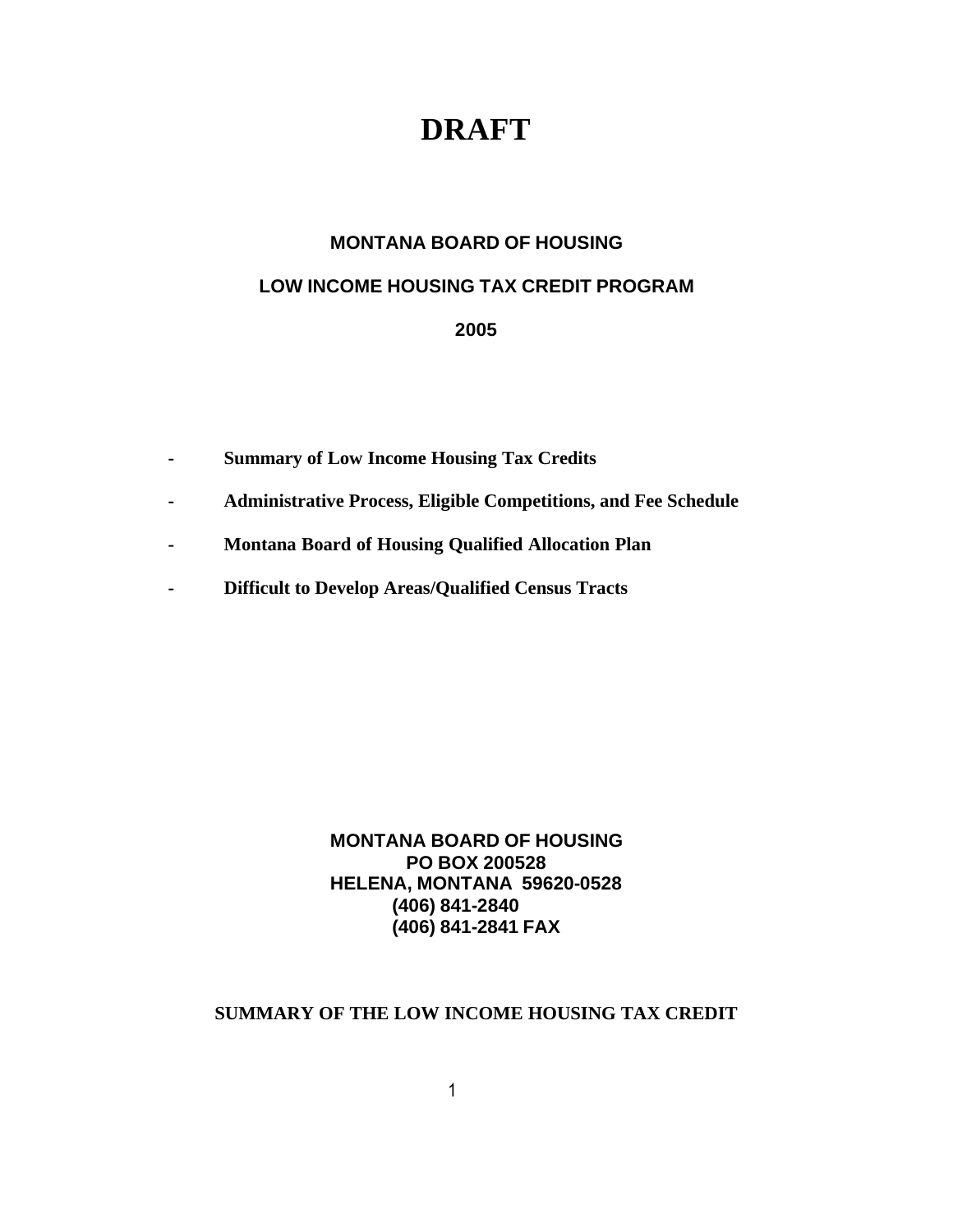# **PROVISIONS CONTAINED IN SECTION 42 OF THE INTERNAL REVENUE CODE**

The low income housing tax credit is available under Section 42 of the Internal Revenue Code of 1986. The credit is a federal income tax credit for owners of qualifying rental housing which meets certain low income occupancy and rent limitation requirements.

Except for certain buildings substantially financed with tax-exempt bonds, an owner must first obtain a credit allocation from the appropriate state agency before claiming the tax credit. The **2004** per state resident amount of tax credit allocated annually for housing was limited to \$1.75, with a minimum cap of **\$2,075,000**. In **2005**, the amount will be **\$2,075,000** plus any inflation factor the IRS may calculate. Montana receives the minimum cap because of our population. The Montana Board of Housing (MBOH) is the state agency that allocates the tax credits for housing located in Montana.

The following is a brief summary of some elements of the low income housing tax credit and is provided for informational purposes only. There are numerous technical rules governing a building's qualification for the tax credit, the amount of the tax credit, and an owner's ability to use the credit to offset federal income taxes. THE MBOH DOES NOT AND WILL NOT MAKE ANY REPRESENTATION CONCERNING THE APPLICABILITY OF THE TAX CREDIT TO A PARTICULAR BUILDING OR OWNER. DEVELOPERS OR OWNERS INTERESTED IN APPLYING FOR A CREDIT ALLOCATION SHOULD CONSULT THEIR OWN TAX ACCOUNTANT OR ATTORNEY IN PLANNING A SPECIFIC TRANSACTION.

### **Overview of Low Income Housing Tax Credits.**

**Low Income Housing Tax Credits (LIHTC) are allocated by the State of Montana through the Montana Board of Housing to applicants with normally the highest point scores. This is based on the information submitted within their application, market study, other information obtained by MBOH staff, and justification with support documentation. At or before the allocation is made, the applicant solicits an investor who would purchase these tax credits. Credits are normally allocted to the applications with the highest point totals.**

**The tax credits are awarded each year for a ten-year period. Hypothetically, a project awarded \$100,000 in tax credits is essentially awarded \$1,000,000 (\$100,000 X 10 years) for the ten-year period. When an investor purchases the credits, the money from the purchase is infused into the financing for the building of the project. The investor purchases the tax credits, for example, \$ .75 on the dollar (\$100,000 X \$.75 X 10 years) equating to \$750,000. Typically, the investor pays at a range of \$ .70 to \$.90 on the dollar. This money directly reduces the amount of dollars financed in a project, thereby reducing the amount each tenant must pay (Low Income) as well as assuring that the project cash flows.**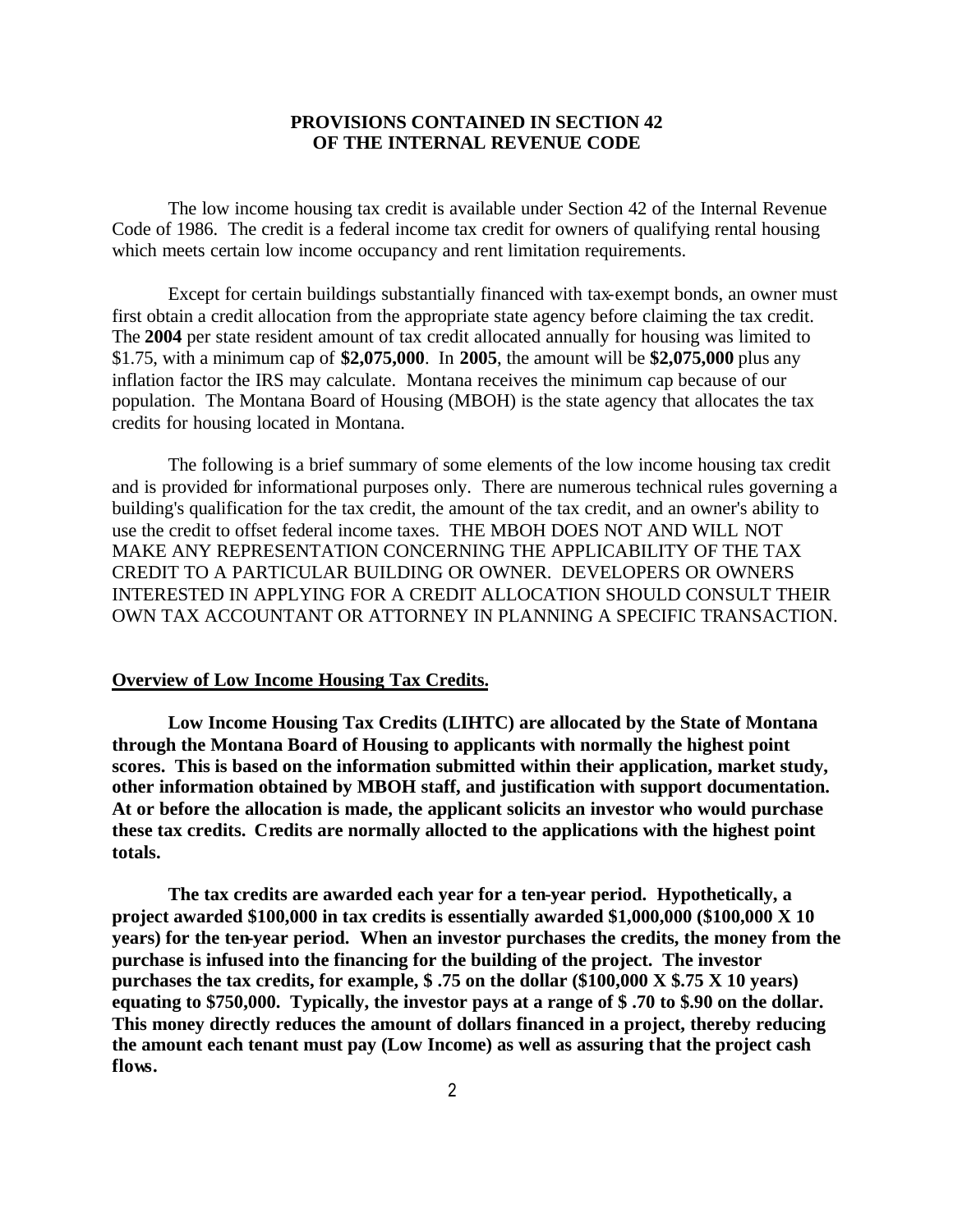**Along with this, there is the requirement that the investor, through an LLP/LP becomes the 99.99% owner of the project for fifteen years while they declare \$100,000 each year for ten years as credit on their income tax. Gene rally, once fifteen years have passed, the project is sold back to the applicant (.01% partner) for a negotiated amount and the ownership is transferred.**

**Throughout the tax credit life (a minimum of 15 years, which may be extended to 31 years or more) the project must comply with the requirements of tax credit administration and receives periodic file audits and inspection of units by the staff of the Montana Board of Housing.** 

### **MBOH Policy on Non-Discrimination.**

**The Montana Board of Housing is an Equal Opportunity concern. All employees, who work for or with this Agency, agree not to discriminate against any client or co-worker based on race, color, religion, sex, handicap, familial status, national origin and any other classes protected in Montana. The failure of any employee to take the Agency policy seriously and to in fact discriminate will lead to immediate termination of employment.**

### **Eligible Types of Buildings and Rental Units**

The tax credit is available for residential rental buildings which are part of a qualifying low income project. The rental units must be available to the general public. Residential properties which are ineligible for the credit generally include transient housing, housing initially leased for less than six (6) months, buildings of four (4) units or less which are occupied by the owner or a relative of the owner, nursing homes, life care facilities, retirement homes providing significant services other than housing, dormitories, and trailer parks.

### **Credit Amounts**

The tax credit can be used in conjunction with the acquisition and substantial rehabilitation, substantial rehabilitation or construction of qualifying residential rental housing. Depending upon the type of building and its financing, the annual tax credit for buildings is approximately nine (9) percent or approximately four (4) percent, and is based on either a present value of 70% or 30% of the qualified basis of the building. As long as the building continues to qualify for the credit, the owner may claim the credit each year during the 10-year credit period. Except for certain buildings substantially financed with tax-exempt bonds, the credit is limited to the amount of credit allocated to the building by the appropriate state agency.

New Construction or Substantial Rehabilitation. For a new building placed in service which is not federally subsidized, the annual tax credit is approximately nine (9) percent of the building's qualified basis. The annual credit percentage for new buildings placed in service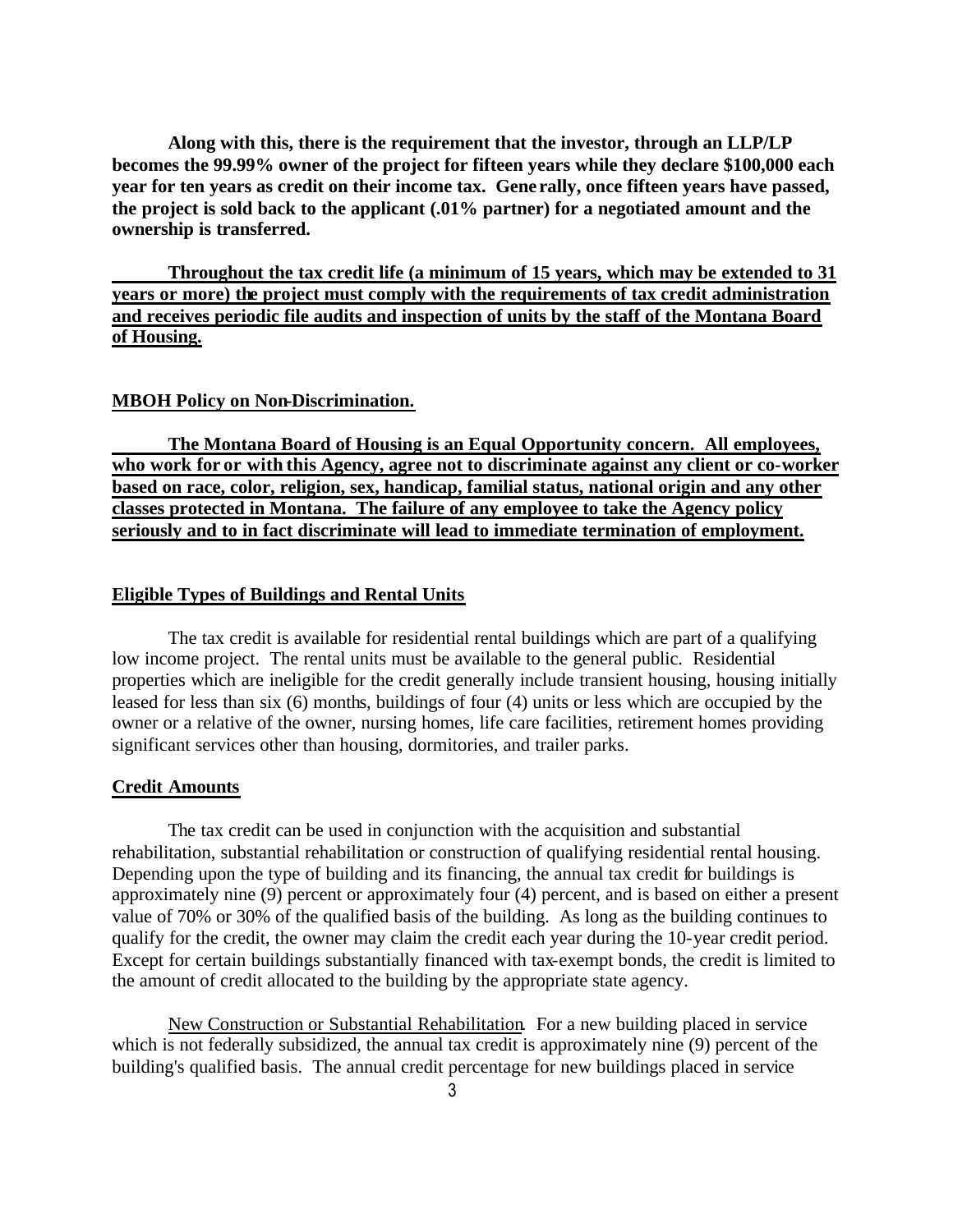which are not federally subsidized will be set in such a manner that the credit's present value over the 10-year credit period will equal 70 percent of the building's qualified basis. If an owner substantially rehabilitates a building (basically by incurring rehabilitation expenditures the greater of either **\$5,000 hard costs** per rental unit or an amount which is not less than 10% of the adjusted basis of the building during a 24-month or shorter period), the rehabilitation expenditures are treated as a separate new building for purposes of the tax credit. **The "per unit" calculation is the total amount of the project divided by the number of units within the project.** 

### Federally Subsidized Buildings.

 For new buildings receiving a federal subsidy, the annual tax credit is approximately four (4) percent of qualified basis. The annual credit for federally subsidized new buildings placed in service will be set in such a manner that the credit's present value over the 10-year credit period will equa l 30 percent of qualified basis. These credit percentages also apply to federally subsidized, substantial rehabilitations treated as new buildings.

A federal subsidy is a loan of federal funds provided directly by a federal agency or indirectly by a local or state governmental entity where the interest rate on the loan is less than the applicable federal rate (which is based on prevailing interest rates on federal obligations). Financing provided by state or local governments, the interest on which is exempt from federal income tax under Section 103 of the Internal Revenue Code, is also considered a federal subsidy. A Farmers Home Administration Section 515 loan is an example of a federal subsidy. Section 8 rental "certificate" or "voucher" subsidy is not considered to be a federal subsidy.

Acquisition and Substantial Rehabilitation. For an existing building which is acquired and substantially rehabilitated, the tax credit will be approximately four (4) percent for qualified acquisition costs and approximately nine (9) percent for the qualified substantial rehabilitation costs, provided that the rehabilitation is not federally subsidized. For such buildings, credit will be at a level providing a present value of 30 percent or 70 percent, respectively.

### **Project Requirements**

Qualifying Buildings. In order to qualify for the tax credit, an eligible building must be part of a qualifying low income project.

Targeting. A project is a qualifying low income project only if it meets one of the following two requirements:

1. At least 20% of its units are rent-restricted and rented to households with income at 50% or less of area median gross income, adjusted for family size (the "20-50 test")(Maximum rent is calculated at 30% of 50% Area Median Income); or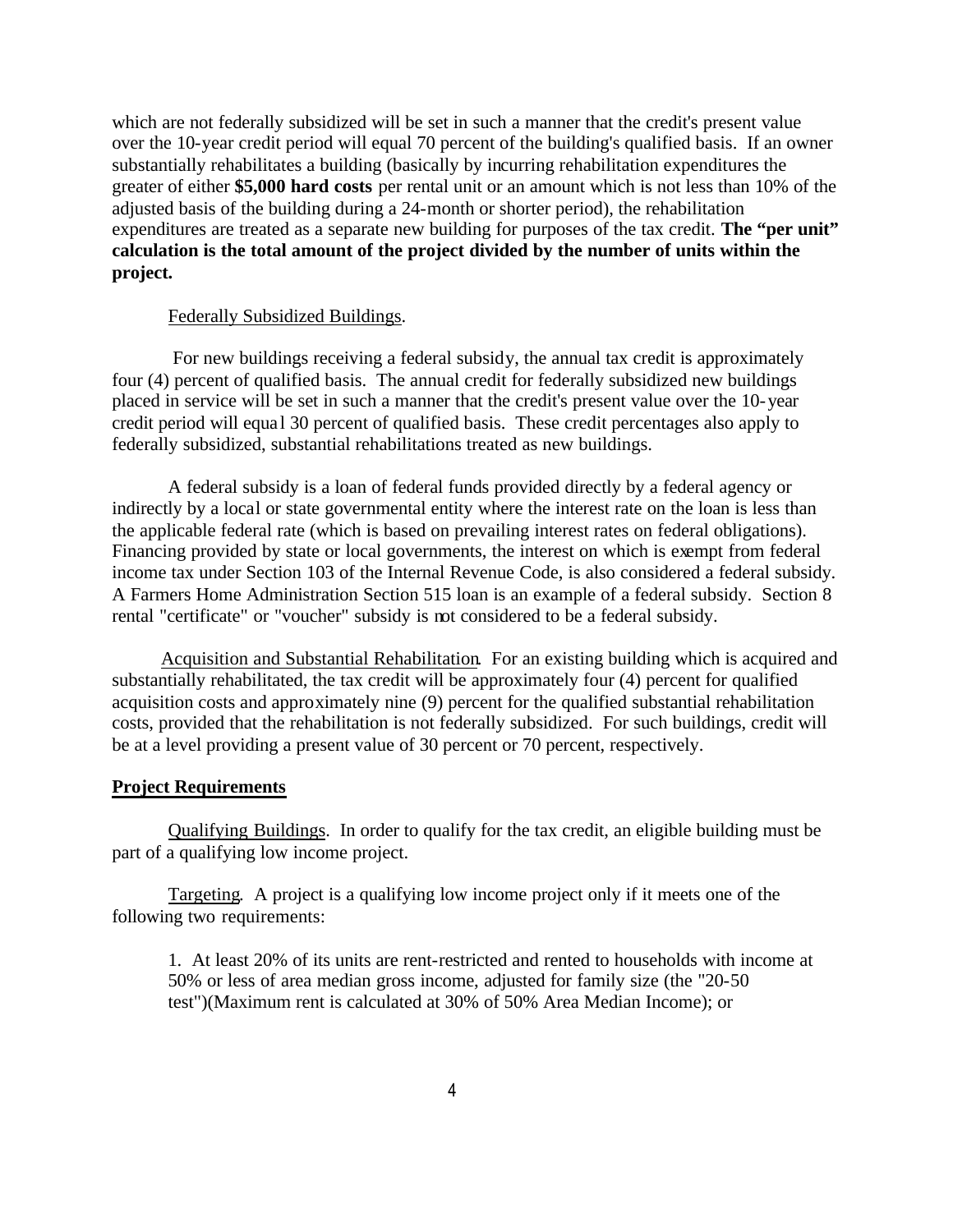2. At least 40% of its units are rent-restricted and rented to households with income at 60% or less of area median income, adjusted for family size (the "40-60 test")(Maximum rent is calculated 30% of 60% Area Median Income).

The owner must make an irrevocable election between the 20-50 test and the 40-60 test. Regardless of the election made, the credit is only allowed for the portion of the building dedicated to low income use (for example, if the owner elects the 40/60 test and only 40% of the units are low income, the owner would qualify for tax credits on 40% of the eligible basis as defined in this summary).

Rent Limitation. Gross rent for each low income unit may not exceed 30% of the applicable income ceiling (30% of 50% of median or 60% of median, as applicable, calculated based on the number of bedrooms in the unit). Gross rent includes the rent paid by the tenant, including utility costs, but excludes Section 8 or other federal rent subsidies. If the tenant pays utilities directly, the maximum rent must be reduced by a utility allowance.

### **Compliance Period**

Owners must continue to meet the credit requirements for a 15-year period, five years beyond the 10-year credit period. Failure to comply, reducing the number of the low income units or reducing floor space for which the credit is based during the 15-year compliance period, will result in a recapture, including non-deductible interest, of at least a portion of the credits taken previously by the owner.

To be eligible for Section 42 credits, a building must be subject to an extended low income housing commitment between the owner and the state agency, executing a 30 year extended use agreement with an option to sell the project at year fifteen (15). The owner must meet compliance criteria for the full extended use agreement.

**Any application indicating an Extended Use period beyond the 15-year compliance period extends the time an owner may request sale of a Tax Credit project to that time identified on the restrictive covenants. An example would be a selection of 16 years extended use beyond the initial 15 years, totaling 31 years, forfeits the right to request that the Board locate a non-profit buyer to maintain LIHTC units until the 32nd year.**

#### **Qualified Basis**

Credit Calculations. To calculate the credit each year, the taxpayer applies the applicable credit percentage to the qualified basis of a qualifying building. The "qualified basis" is that portion of the "eligible basis" attributable to low income units in the building.

Eligible Basis. Eligible basis of a qualifying building is generally the same as its adjusted basis for tax purposes, determined at the time the building is placed in service. Generally, eligible basis consists of: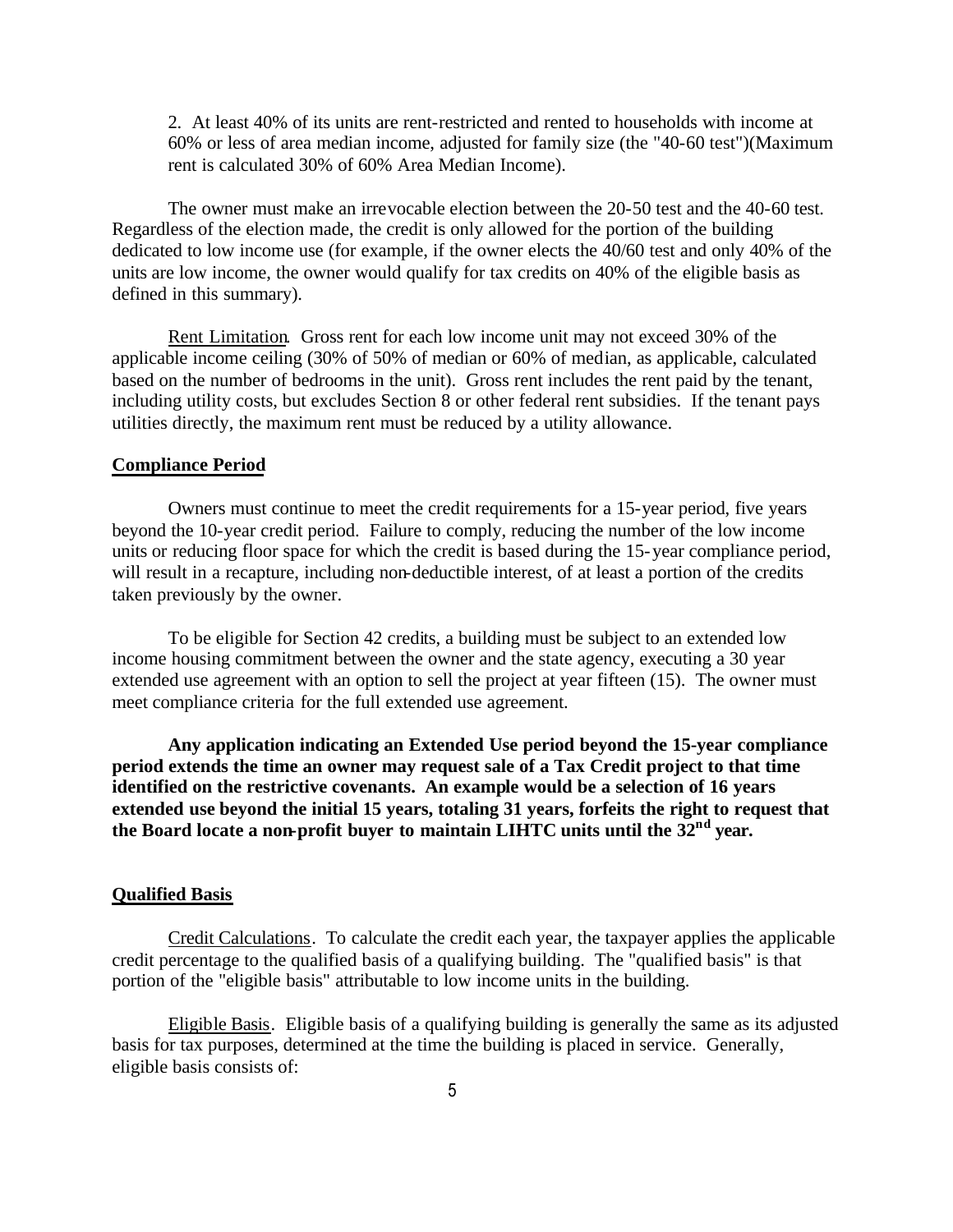- 1. The cost of new construction or substantial rehabilitation; or
- 2. The cost of purchasing an existing building and the cost of substantial rehabilitation.

Eligible basis includes costs of common areas and comparable amenities provided to all residential rental units in the building. However, eligible basis must be reduced to reflect any rehabilitation or historic preservation credit claimed with respect to the building. Eligible basis excludes land cost, costs attributable to any portion of the building which is not residential rental property (except common areas), and costs attributable to non-low income units which are above the average quality of the low income units in the project. Cost certifications must list all items in basis (parking lot, paving, community areas, covers for parking, etc.)

Qualified Basis. To determine the qualified basis of a qualifying building, the taxpayer multiplies the eligible basis of the building by the lesser of the "unit percentage" or the "floor space percentage". The "unit percentage" is the number of low income units in the building expressed as a percentage of the number of all residential rental units in the building. The "floor space percentage" is the total floor space of the low units in the building expressed as a percentage of the total floor space of all residential rental units in the building. Low income units are eligible units which are occupied by low income tenants (with income at or below 50% or 60% of area median gross income, depending on the owner's election of the 20-50 or 40-60 test) and which comply with the gross rent limitation (30% of the applicable 50% or 60% income limit). The credit is only allowed for the portion of the building dedicated to low income use.

# **Limits on Utilizing the Tax Credit**

A building qualifying for the tax credit can be syndicated. Individual investors in the building are subject to the passive loss, passive credit, and at-risk rules in the Internal Revenue Code. Certain for-profit corporations not subject to the passive credit and at-risk rules may be able to use the project's tax credit more easily than individual investors. The low income housing credit is a part of the general business credit and therefore is also subject to the limits on such credit.

### **Allocation of Credit**

Need for Allocation. Except for certain projects substantially financed with tax-exempt bonds, an owner must first obtain a credit allocation from the MBOH before claiming the tax credit. The MBOH is the state agency which allocates the tax credit for housing located in Montana. Where tax-exempt bond financing is used to finance a project, the issuer of bonds must determine the amount of allocation using the same criteria as the MBOH's Qualified Allocation Plan. The MBOH makes an allocation on IRS Form 8609.

Allocation Applies Throughout Credit Period. An owner needs to obtain a credit allocation only once with respect to a building for which the credit will be claimed. The credit allocation then applies each year during the 10-year credit period. Regardless of the maximum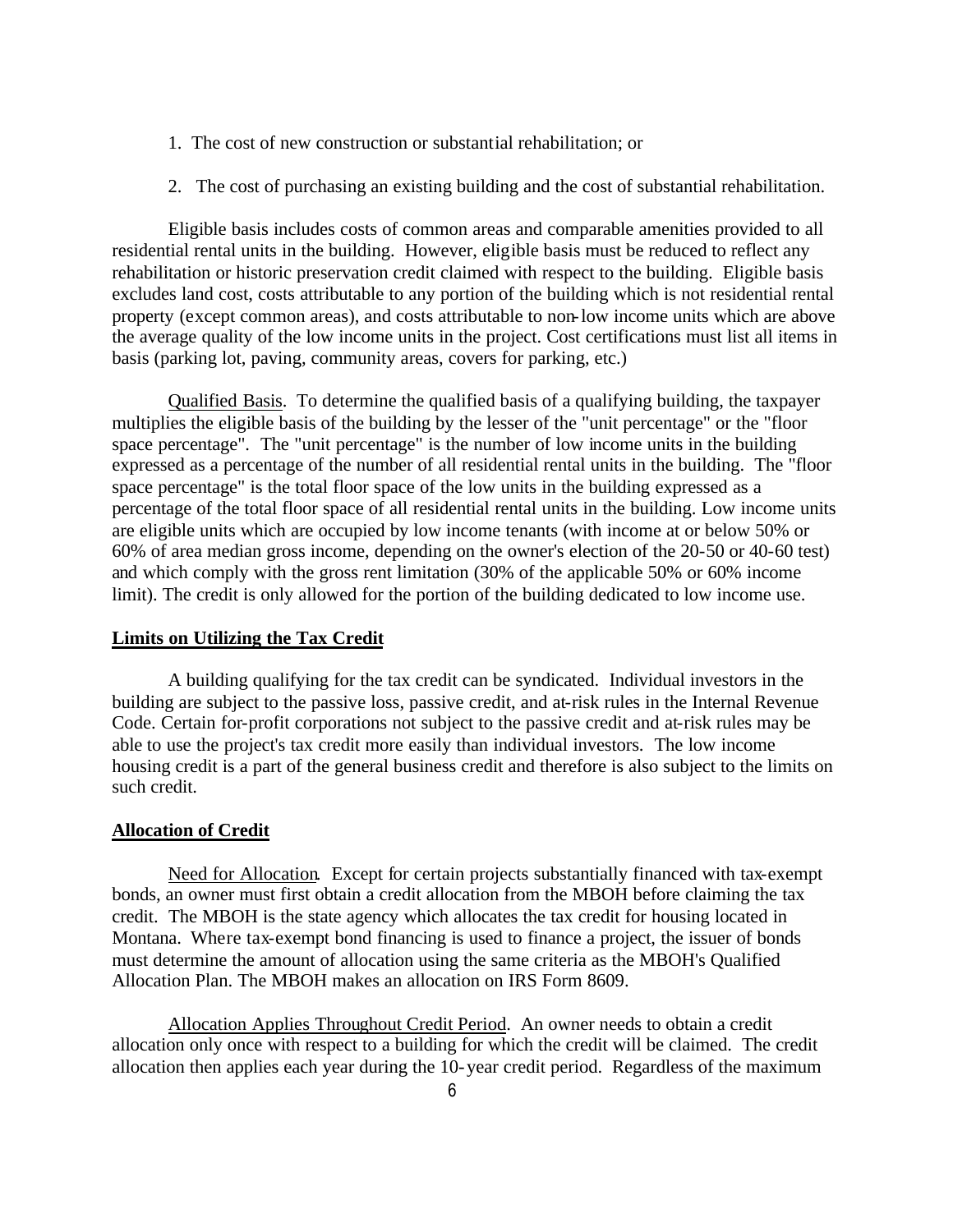credit otherwise available (based on applying the applicable credit percentage to the qualified basis), the credit claimed each year for a building may not exceed the credit allocation for that building.

Time for Obtaining Allocation. The owner must obtain a credit allocation for a building by the close of the calendar year in which the building is placed in service.

# **OR**

Carryover Provision. A carryover of tax credit allocation for a period of two (2) years may be permitted if the owner/developer can certify that more than ten percent (10%) of the project's costs have been expended prior to the end of the calendar year in which the allocation is made and the taxpayer has title to the property.

Ten Percent for Non-profits. Ten percent of each state's credit allocation must be set aside for buildings which are part of projects involving "qualified nonprofit organizations". To qualify as such, an organization must be exempt from federal income tax under Section  $501(c)(3)$ or (4) of the Internal Revenue Code and must have as one of its exempt purposes, the fostering of low income housing, must own an interest in the project, and must materially participate in the development and operation of the project throughout the compliance period. Such nonprofit organizations may not be affiliated with or controlled by a for-profit organization.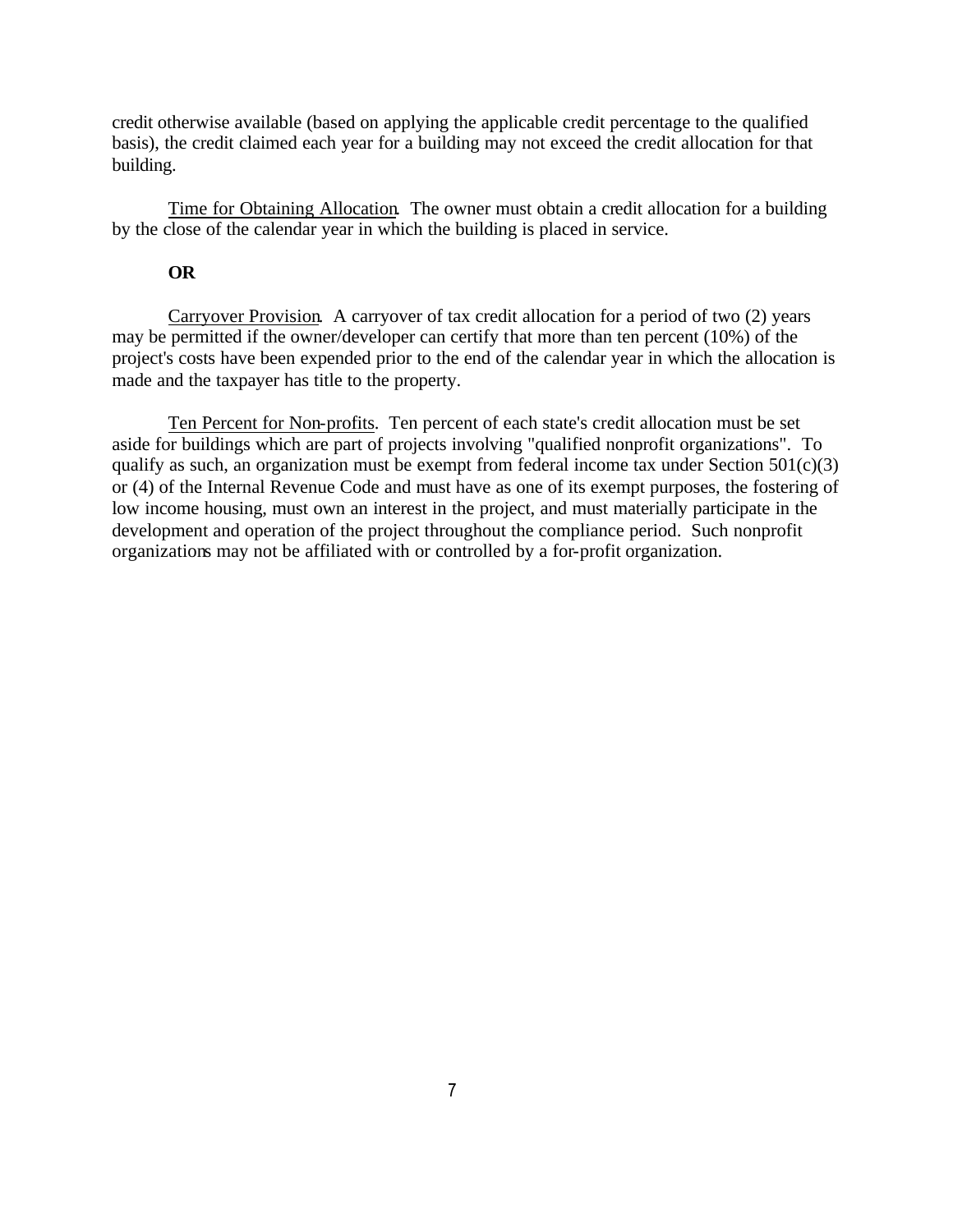# **ADMINISTRATIVE PROCESS, ELIGIBLE COMPETITIONS, AND FEE SCHEDULE**

# **Administrative Process**

- 1. Read this packet of material.
- 2. Determine the degree that your building(s) and development correspond to the MBOH's Development Selection Criteria, contained in the enclosed Allocation Plan.
- 3. Consult your tax attorney or accountant concerning: (a) each building's eligibility for the tax credit; (b) the amount of the credit, if any, for which your building(s) may be eligible; and (c) your and/or your investor's ability to use the tax credit.
- 4. Send the application for Reservation of Low Income Housing Tax Credit, and the applicable fee (based on the fee schedule below) to the MBOH. A separate application is required for each project. A single application should be made for all buildings within a single project.
- 5. Applications received by the submission deadline of the application cycle will first be reviewed for completeness and soundness of the development. Applications must have evidence of site control, documentation of proper zoning, and a sketch plan of the site. The application must include a preliminary financing letter from a lender indicating the proposed terms and conditions of the loan. The financing letter must be a formal expression of interest in financing the project, sufficient to support the terms and conditions represented in the application. Applications must also demonstrate that they are financially sound. This would include reasonable financing terms, costs, expenses, and sufficient cash flow to support the operations of the project. This includes documentation (market study) that a market exists to support the project and that the project meets the needs of the community. A market study that does not provide a synopsis with reference to page location specifically identifying items listed at page 4 of the QAP guidance may be considered insufficient and returned without consideration. Incomplete applications will be returned for potential submission in the next round. The remaining applications will be reviewed and ranked according to the allocation plan, and its selection criteria. Applications not meeting the minimum criteria will be denied. Eligible developments selected and prioritized are evaluated for the amount of credit allocation needed for feasibility and long-term viability.

The Board determines whether to make a tax credit reservation for your development. Once the Board approves an application for future reservation of tax credits, the applicant has 90 days in which to provide evidence the project is progressing (i.e., purchase of land, conditional financing commitment). If the applicant cannot show significant evidence toward meeting the reservation requirements (detailed in #6), the Board may withdraw conditional approval of the application.

6. If the Board approves your application for a reservation of credit, it will request the following from the partnership, prior to entering into a Reservation Agreement.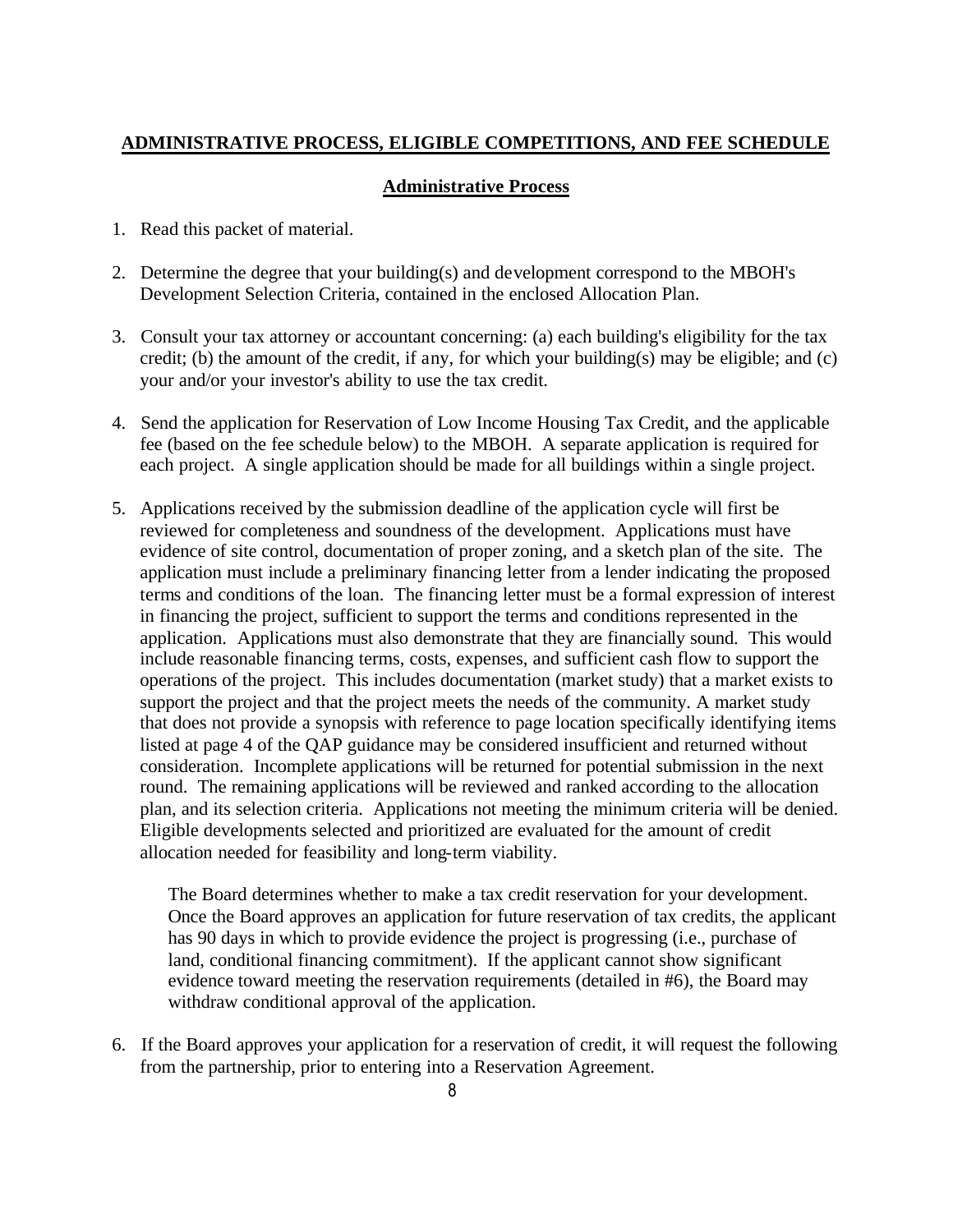- Demonstrated financial ability to proceed (conditional financing commitment)
- Completed purchase of site
- Final zoning approval
- Multi-year revenue and expense pro forma schedule
- Certain other updated application material

Upon receipt of the above, the MBOH will mail a Reservation Agreement to the partnership. The partnership should review, sign, and return this Agreement with the balance of the reservation fee (based on the fee schedule below). Upon receipt, the MBOH will sign the Agreement, and return a copy to the partnership.

- 7. Once the partnership enters into a Reservation Agreement with the MBOH, the partnership must then meet the conditions described in the Reservation Agreement, and provide the required documentation before they receive an allocation of tax credit**s**. Once an allocation, or carry forward allocation is made, the MBOH will send the partnership a certificate of allocation.
- 8. If a Carryover Allocation of tax credits is requested, prior to issuance of the Carryover, the MBOH will require a firm commitment from a lender outlining the terms and conditions of financing, or a letter evidencing acceptance of an approved loan by the lender.

# **ELIGIBLE COMPETITIONS**

**Applications must be to the MBOH's office by 5:00 pm Mountain Time on the application submission date**.

| Submission      | <b>Application Presented to Board</b> |
|-----------------|---------------------------------------|
| January 7, 2005 | March or April Board Meeting          |
| May 6, 2005     | June or July Board Meeting            |

Applications must be complete when submitted to the MBOH. Minor corrections to applications may be allowed. Applications requiring substantial revision or which are substantially incomplete will be deferred to the next application round. Developments need to meet the 10% carry forward requirements, including an accountant's cost certification, filed restricted covenants and other documents, by November 12, **2005**

# **FEE SCHEDULE (SUBJECT TO CHANGE)**

The total reservation fee, including the application fee, equals 4.5% of the amount of the credit actually reserved. The application fee equals 1.5% of the amount of credit reservation requested in your application, payable with your application. The MBOH will not consider applications submitted without an application fee.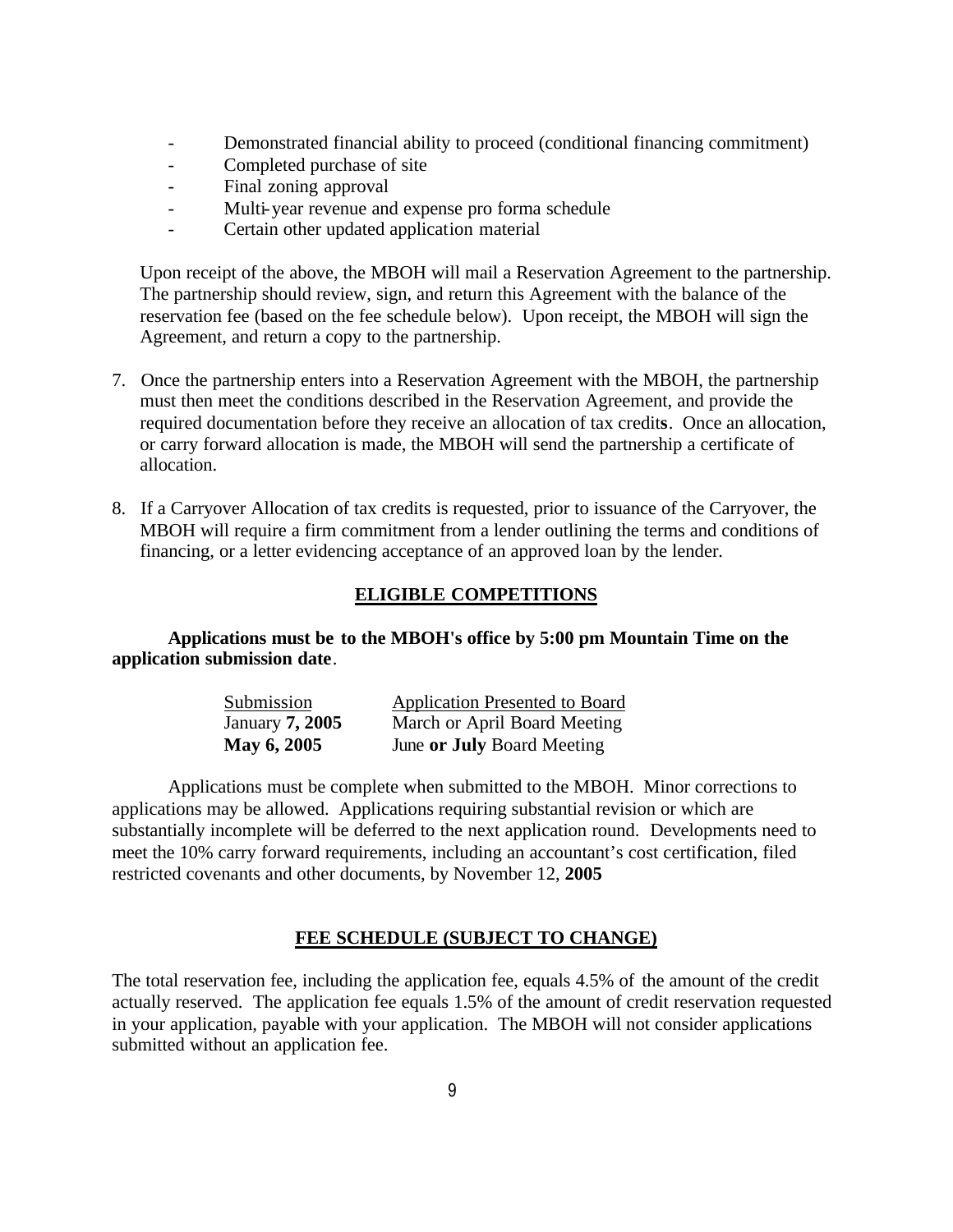The balance of the total reservation fee (less the application fee) is due at the time the partnership enters a Reservation Agreement with the MBOH. Once the partnership enters a Reservation Agreement and pays the total reservation fee, the fee is non-refundable. If the partnership fails to meet the conditions described in the Reservation Agreement, and therefore, does not receive a credit allocation, the reservation fee will be forfeited to the MBOH.

Developments will incur a reasonable compliance monitoring fee, to offset the costs MBOH compliance monitoring. The compliance monitoring fee of \$25.00 per low income unit (and will continue to be subject to change), is payable at the time of the Owner's Submission of the Owner's Certificate of Continuing Program Compliance.

# **MONTANA BOARD OF HOUSING INFORMATION REQUEST AND RELEASE POLICY**

# **General Program Information**

All general program information will be provided as requested either by mail, fax or the web. General information may include but is not limited to program terms and guidelines, income and mortgage limits, funds availability, project lists etc.

# **Request Procedure**

If requesting information from an application and/or compliance file, a written request must be submitted and must include the following:

- File(s) that are being requested.
- Specific information or documents being requested for each file.
- The reason the information is being requested.

Depending upon the size of each request the Board may provide copies of the documents being requested as a courtesy. However the Board reserves the right to require the party making the request to have the copying done themselves at the Board's office and pay for the expense of making the copies.

# **Policy on Confidentiality and Disclosure of Information**

Information submitted to the Board is subject to the public's right to know guaranteed by the Montana Constitution except where the demands of individual privacy clearly exceeds the merits of public disclosure.

Information contained in an application or compliance file is subject to disclosure as described in the Board's administrative rule, ARM 8.111.203, which follows: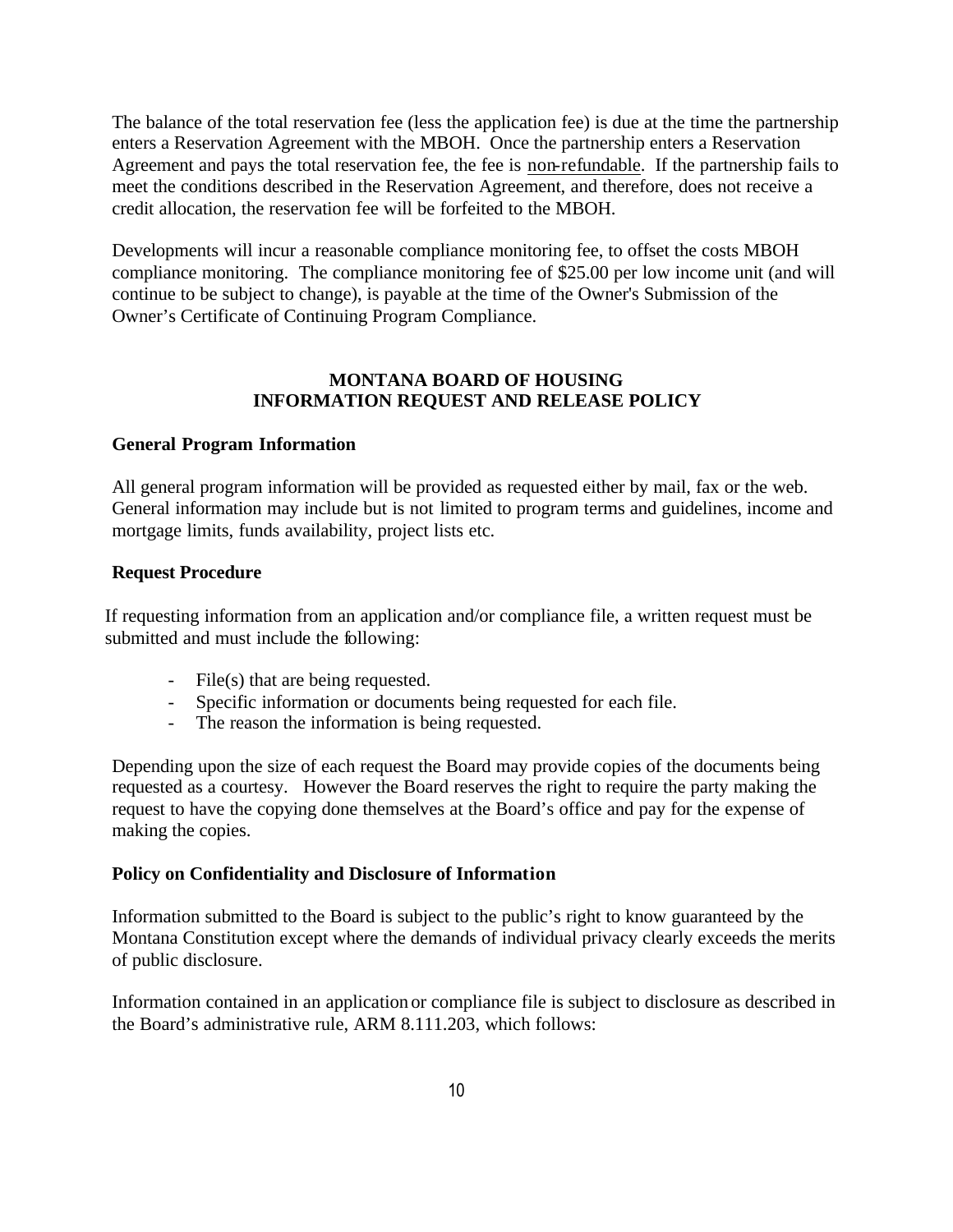### 8.111.203 CONFIDENTIALITY AND DISCLOSURE OF INFORMATION

(1) Information submitted to the board by private parties is generally open to public review and disclosure. Therefore, applications, financial information and other information submitted to the board under any of its programs are subject to inspection and copying by interested members of the public except as provided in this rule. Some information may be protected from public disclosure. Information that is constitutionally protected from disclosure is information in which there is an individual privacy interest that clearly exceeds the merits of public disclosure. (2) If a person or entity submitting information to the board considers any of that information confidential and wishes the information documents to be withheld from public disclosure, the submitting party must identify which part of the information is considered confidential upon their submission and the basis upon which the party believes the information should be withheld from public disclosure.

(3) The type of information which may be withheld from the public disclosure is very limited. If individual documents are not specified and a basis not identified, the board will deem all the information submitted to the board as subject to public disclosure. A submitting party should consult with legal counsel to determine what information may be protected and for what reason. A statement that all information submitted by a submitting party is confidential will be considered ineffective.

(4) The board will take reasonable steps to protect information designated as confidential from public disclosure and for which a reasonable basis is stated for the confidentiality. If information has been designated as confidential and a basis for confidentiality stated, upon receiving a request to review any such information board staff will notify the submitting party of the request in writing by United States mail at an address provided by the submitting party. The notice will identify the party making the request, and the stated purpose for the request.

(5) It is the responsibility of the submitting party upon receipt of the notice to take such action as is necessary to protect the information from disclosure, including obtaining a court order protecting the documents from disclosure if necessary. If the board does not receive an order from a court of competent jurisdiction ordering the board to maintain confidentiality of the requested information or the board is not notified of other arrangements made between the requesting and submitting parties within 10 days from the date of the notice of the request, the information will be disclosed to the requesting party. The board will not assert the right of confidentiality for a submitting party in a court of law.

(6) Any information not designated as confidential with a specified basis for confidentiality will be subject to public disclosure without notification to the submitting party.

(7) Tenant certifications, income information and information in individual loan files are confidential and will not be disclosed to the public.

(8) If a requesting party wants copies of information maintained by the board, and depending on the number of copies to be made, the board may require the requesting party to provide for their own copying, either by making the copies with a copier and paper provided by the requesting party or by paying the expense of a copy service to make the copies.

Information in compliance files and application information submitted to the Board prior to the effective date of the rule (June 8, 2001) will not be disclosed until the person who submitted the information is given notice of the request and the opportunity obtain an order protecting the information from disclosure as provided in ARM 8.111.203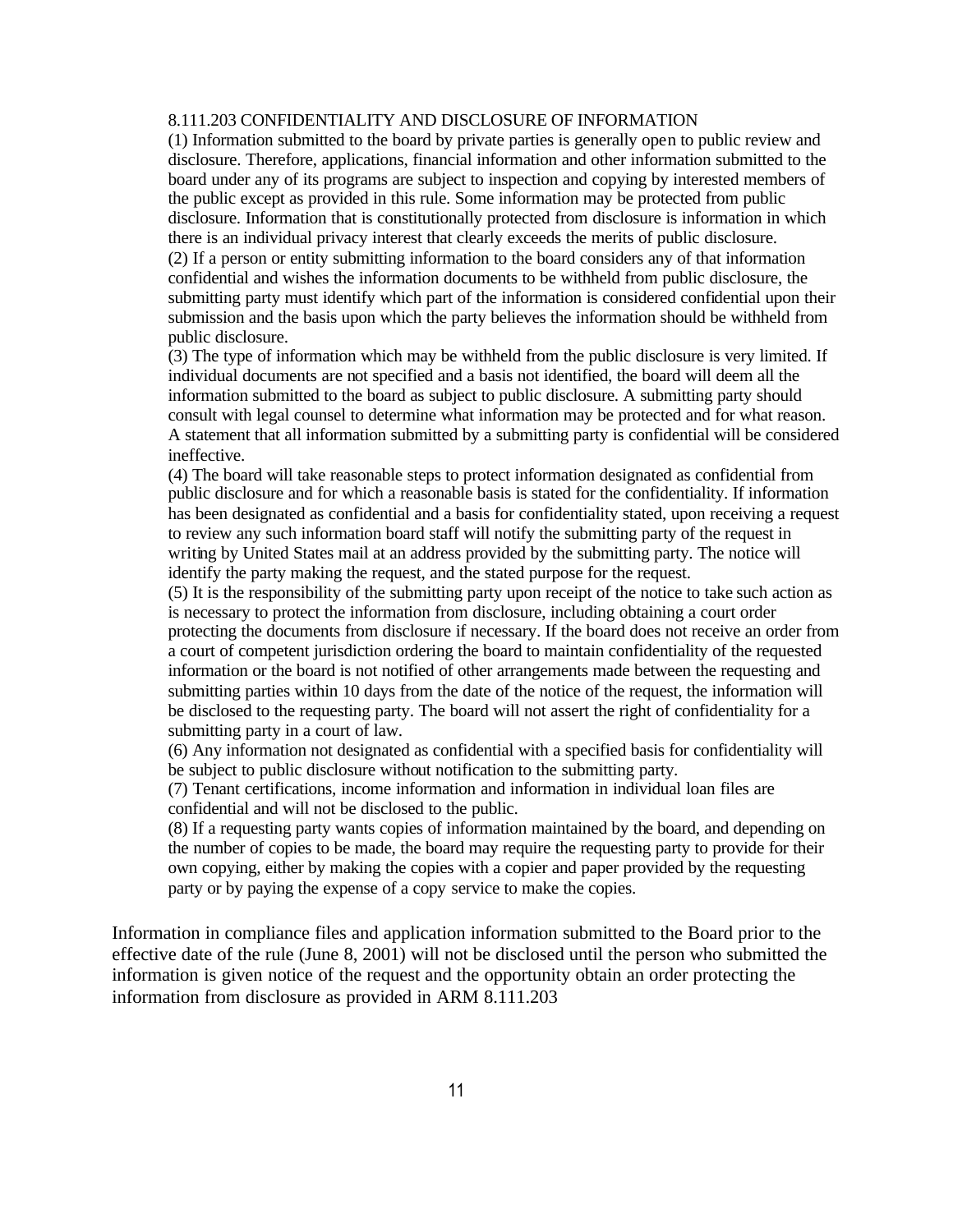# **Compliance File Policy**

If information or documents are being requested, said project owner will be notified of the request by telephone and facsimile, the project owner will be told the identity of the party making the request, and the stated purpose for the request. It is the project owner's duty to obtain a court order protecting their documents from release. If the Board does not receive a court order within 7 working days from the day the request is received by the Board, the documents will be released to the person requesting them.

Tenant Certifications and Income Information will be considered confidential and will not be released.

# **Individual Loan Files**

Personal financial information will be considered confidential and will not be released.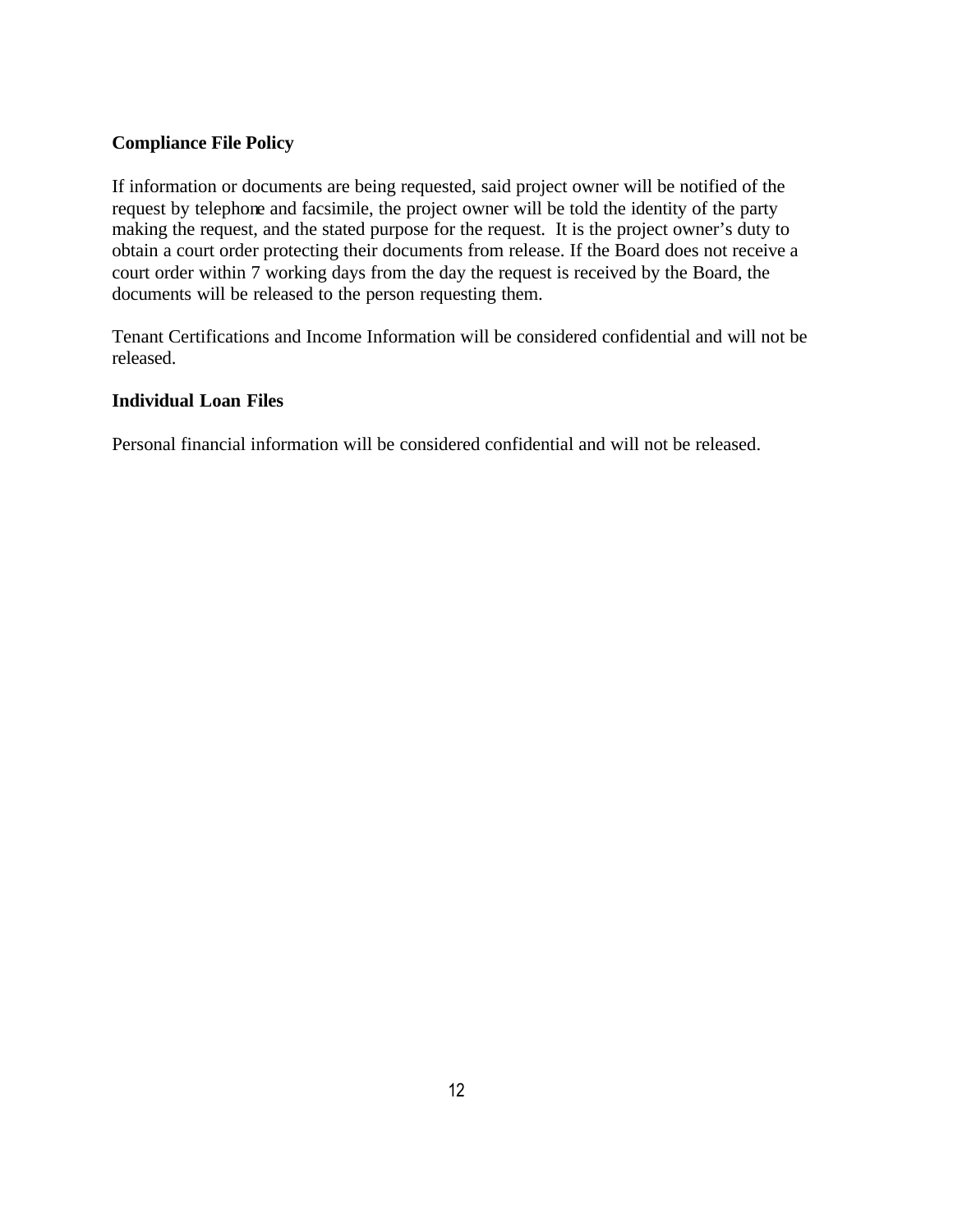# **QUALIFIED ALLOCATION PLAN FOR THE LOW INCOME HOUSING TAX CREDIT 2005**

# **Introduction**

Congress established the Low Income Tax Credit program with the Tax Reform Act of 1986. The Montana Board of Housing (MBOH) implemented and began administering its Low Income Housing Tax Credit program in 1987 in the State of Montana. Since then, it has assisted in providing for the retention, rehabilitation, and construction of rental housing for low income individuals and families for over 4,144 units throughout Montana.

The Omnibus Budget Reconciliation Act of 1989 required the appropriate administering agencies (in this case, the MBOH) to develop a Qualified Allocation Plan (QAP) defining the process to distribute Low Income Housing Tax Credits to low income rental housing developments in Montana. The Omnibus Budget Reconciliation Act of 1993 provided a permanent extension for the Low Income Housing Tax Credit.

This allocation plan is intended to ensure the selection of those developments which address the most pressing housing needs of the state in accordance with the guidelines and requirements established by the federal government.

The final Qualified Allocation Plan for administration and distribution of the Low Income Housing Tax Credit was reviewed by the MBOH Board on **July 12, 2004**, was distributed for public comment and subjected to public hearing on **August 20, 2004** in **Missoula, MT**, then approved by the MBOH Board on **September 13, 2004 (tentative)**. The Governor of Montana, Judy Martz, approved the final plan on **(TBA)**.

For **2005** the MBOH makes available its authorized volume cap of **at least \$2,075,000** (may increase for inflation) of credit authority. The MBOH evaluates, decides, and allocates credits to the selected developments. Federal legislation requires that the administering agency allocate only the amount of credit it determines necessary to the financial feasibility of the development.

### **Administrative Requirements**

Any public relations actions that require notification to the public involving MBOH funds must specifically state that funding is from MBOH. This will also be stated and included in advertisements, public notices, and on signs at construction sites.

The Board, or its staff, may query any concerns related to tax credit application, the management, construction, or operation. Questionable or illegal housing practices or management, insufficient or inadequate response by the applicant, general partners, or management company as a whole or in part may be grounds for non-consideration.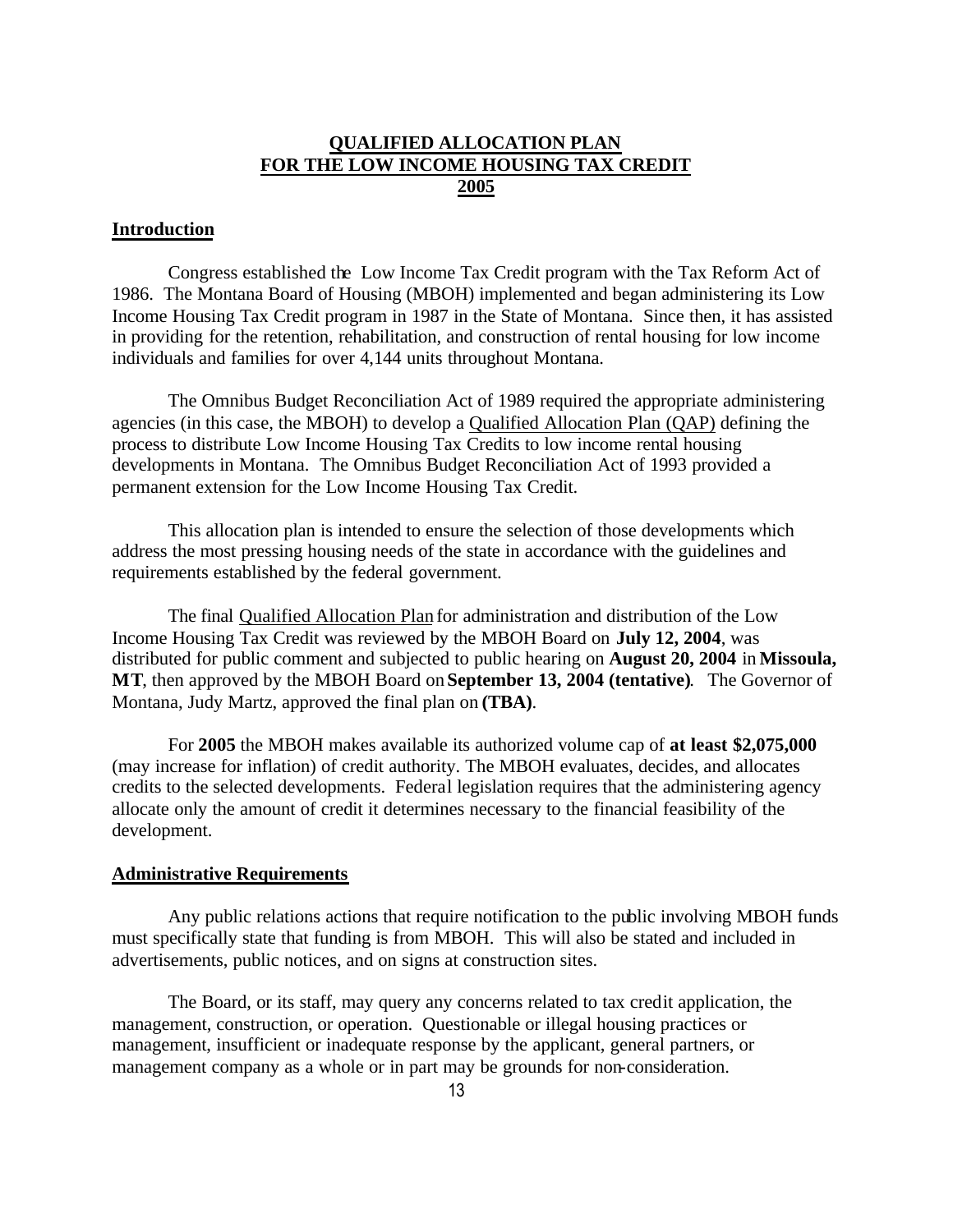Applicants having a first-time project in Montana will not receive an approval of a second Tax Credit project until the first project has been placed in service and successfully managed for at least one full year.

Due to the increasing need for maintaining low income rental housing in Montana, the MBOH has established rehabilitation of existing housing stock, acquisition rehabilitation, new multifamily rental units, and eventual home ownership as its priority for consideration.

General Partners must notify the MBOH of any desired changes to be made during application/construction/rent-up by first requesting authorization to change accompanied by the proposed change(s) and justification.

Rehabilitation Tax Credit applications must include a detailed list of rehabilitation activities to be accomplished in each unit. Once rehabilitation is completed, the applicant must provide an itemized status for each unit. Work not completed as identified, or changed without prior approval may result in the loss or reduction of tax credits.

**Deadline for submission of required 10% information falls on the 2nd Friday of November of the year of the allocation. Deadline for submission of required information for 8609s is six months after the placed-in-service document is issued to the project for each building. The Board may extend the deadline when other governmental processes beyond the owner's control impede the process.**

**Approved developments that miss deadlines for issuance of 10% letters or for issuance of Low-Income Housing Credit Allocation Certificates, Form 8609, must pay a \$1,000 penalty. The Board may waive this penalty when other governmental processes beyond the owner's control impede the process.**

Subsequent changes submitted to application criteria requiring Board action may incur a levy of additional fees. Changes to tax credit sites, construction of building(s), architectural, engineering, or any on-site review by staff or any member of the MBOH will incur additional charges in addition to the annual compliance fees. This action is not to discourage participation between the applicant and the MBOH, but rather to fund un-programmed travel and expenses for review. Fees will be determined based upon the cost of travel.

### **Application Process**

The MBOH allocates tax credits on IRS Form 8609 when a qualified building is placed in service (available for occupancy). In order to facilitate planning by owners and developers of potential tax credit developments, MBOH provides credits through a two-step process (reservation and allocation).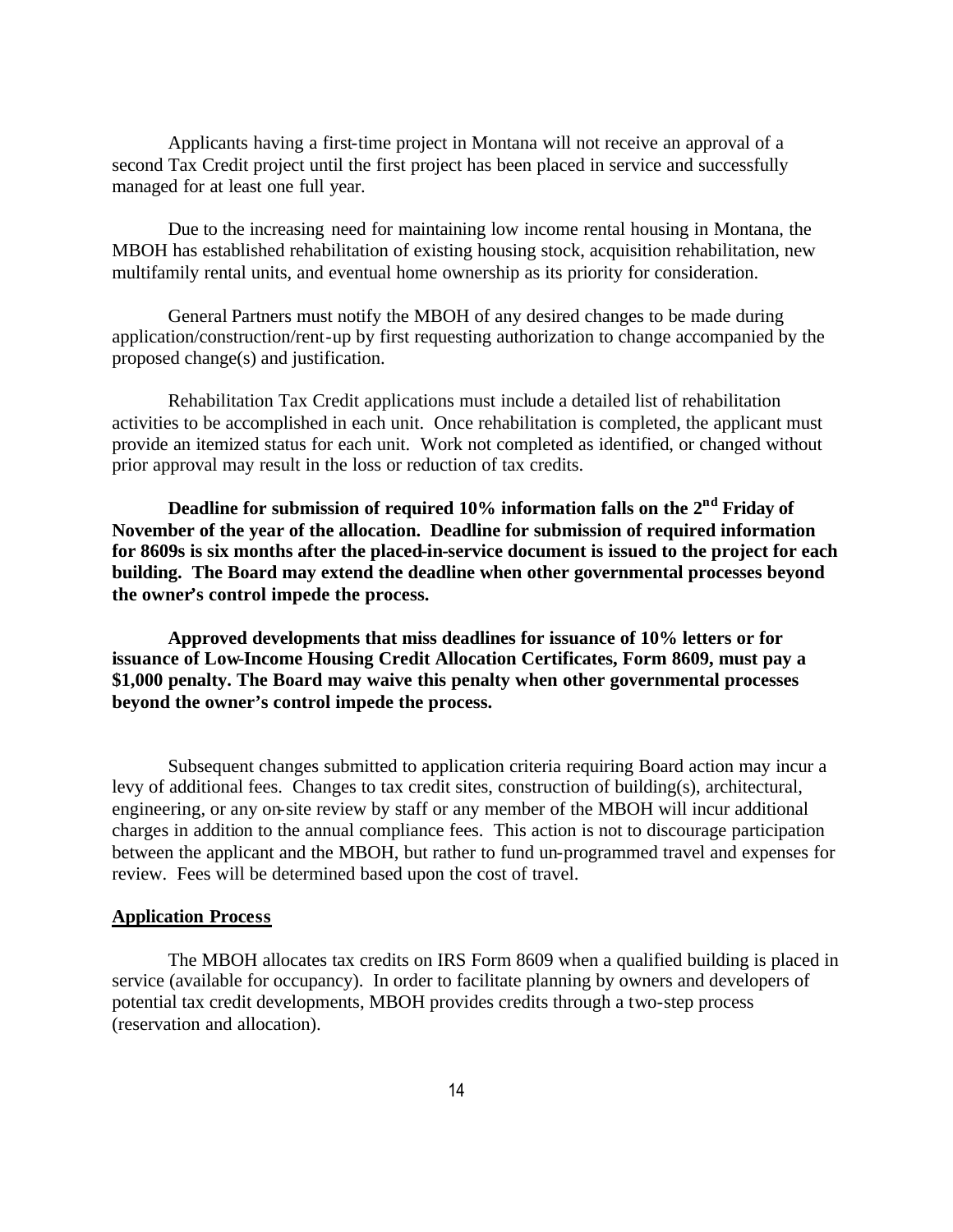Applicants may apply for reservation of tax credits for a particular development during the following Eligible Competition periods.

#### **Eligible Competitions**

# **Applications must be to the MBOH's office by 5:00 pm Mountain Time on the application submission date**.

| Submission      | <b>Application Presented to Board</b> |
|-----------------|---------------------------------------|
| January 7, 2005 | March or April Board Meeting          |
| May 6, 2005     | June or July Board Meeting            |

Submit complete applications to the MBOH. MBOH may allow minor corrections to applications, but will return applications requiring substantial revision or those that are substantially incomplete.

Between the submission deadline and the Board meeting, as required by federal law, MBOH notifies the chief executive officer of the local jurisdiction of each proposed development to solicit comments on the development. The MBOH notifies community housing providers, low income housing advocates, and local community legislatures, soliciting comments on the proposed development.

If all of the authorized credits are reserved after a particular cycle, MBOH may place additional applications on a prioritized waiting list, based on Development Selection Criteria ranking, for review in the event credits become available at a later date.

MBOH reviews applications received by the submission date for completeness and soundness of the development. Tax credit recipients must demonstrate effective compliance as prescribed by the projects restrictive covenants during the initial rent-up. This must be considered prior to consideration for subsequent tax credit projects. The staff reviews applications that have another tax credit project currently being completed to determine if the applicant has sufficient resources to complete two or more projects at one time. In this review, criterion that may be used but is not limited to, the percentage of completeness of current project(s) and/or past project work performance. If staff or the Board determines that a new project does not seem to be viable or reasonable, together with an existing project, the new application may be turned down without scoring.

Applicants with current project(s) that have outstanding substantial IRS Form 8823's may be turned down without the application being scored.

Applicants must provide evidence of site ownership (or a valid option on the property), documentation of proper zoning, and a sketch plan of the site. Include architect site drawings and floor plans for the project.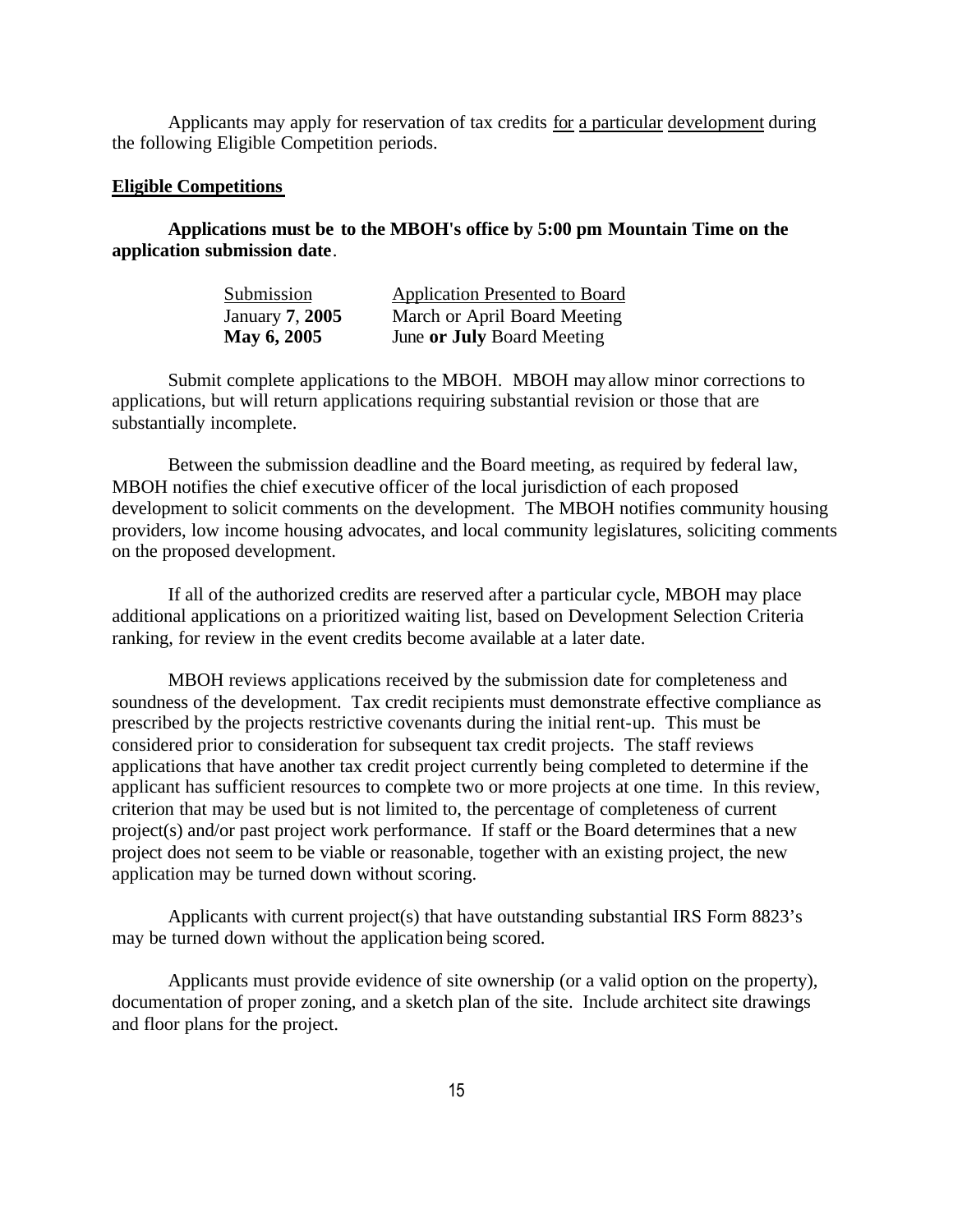A preliminary financing letter from a lender indicating the proposed terms and conditions of the loan must be included. The financing letter must formally express interest in financing the project in sufficiency to support the terms and conditions represented in the project financing section of the application. Applications must demonstrate financial soundness. This would include reasonable financing terms, costs, expenses, and sufficient cash flow to support the operations of the project. The application must include:

- Project/unit amenities
- Profit or non-profit status
- Total years of commitment to project
- Selection of target audience  $(20-50)(40-60)$
- If targeted for ownership, number of years
- Letters of community support
- Proof of ownership or a signed commitment to purchase
- Elderly stipulation of 55 or 62 and over if the project is for elderly.
- The application must include a market study documenting that a market exists to support the project and that the project meets the needs of the community, be verified that analysis was conducted at "arms length", and be signed and notarized with date.

. The market study must clearly identify the following on a summary sheet:

- •
- Average (comparable) market unit rents in immediate area
	- **0 Bedroom \$\_\_\_\_\_\_\_ 1 Bedroom \$\_\_\_\_\_\_\_ 2 Bedroom \$\_\_\_\_\_\_\_ 3 Bedroom \$\_\_\_\_\_\_\_ 4 Bedroom \$ \_\_\_\_\_\_\_ Reference page \_\_\_\_\_\_**
- Vacancy Rate **\_\_\_\_\_\_% Reference page \_\_\_\_\_\_**
- Capture Rate **\_\_\_\_\_\_% Reference page \_\_\_\_\_\_**
- **(projected income eligible tenants who will move in next year / proposed units)**
- Units needed in market area **\_\_\_\_\_\_\_ Reference page \_\_\_\_\_\_** • Absorption Rate **\_\_\_\_\_\_% Reference page \_\_\_\_\_\_**
- **(proposed units / existing LIH, market area units required)**
- **Penetration Rate** % Reference page
- **(existing LIH units/total eligible households)**
- Number of LI households that can afford rent of proposed project

**Reference page**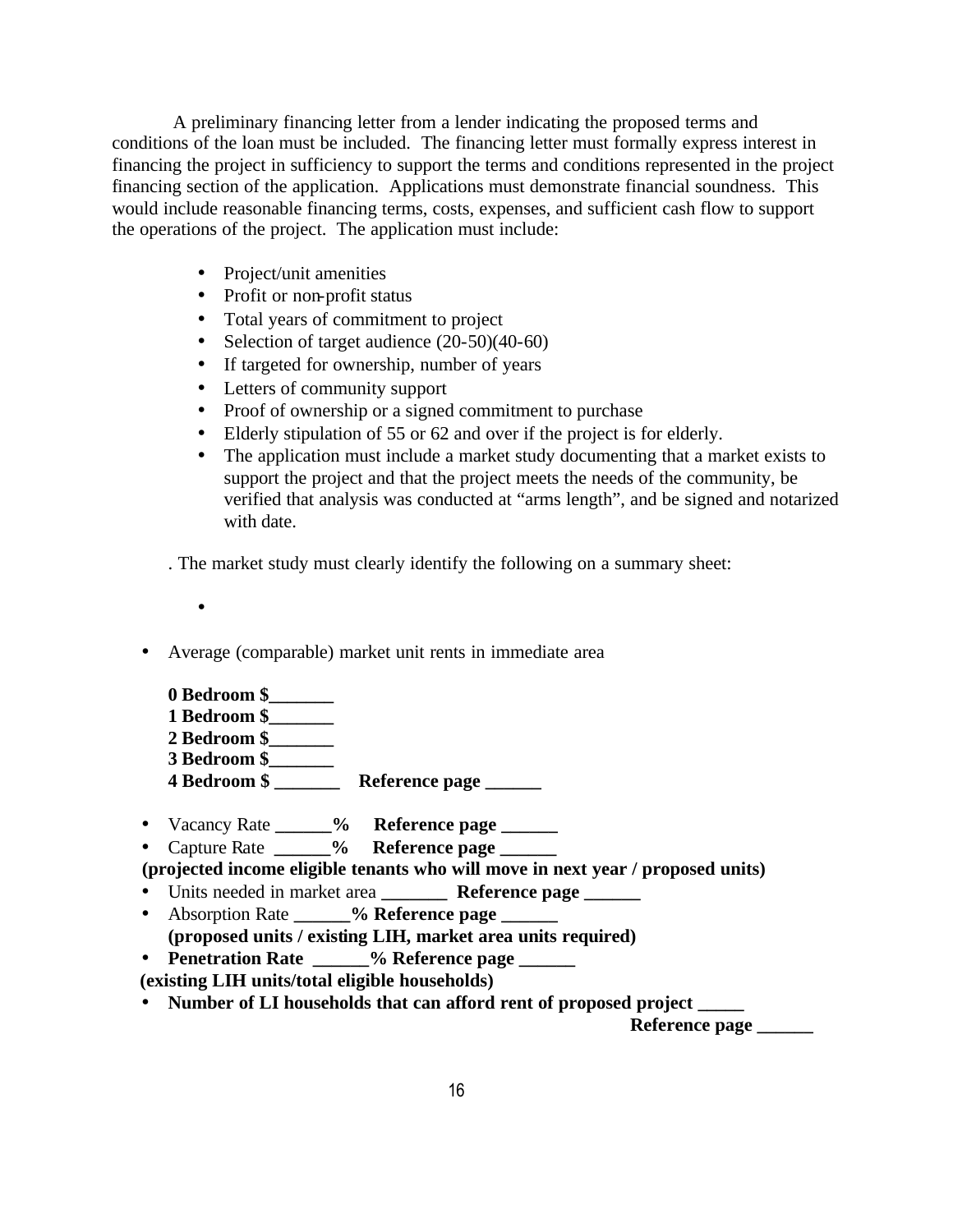If a project proposes a property tax exemption, documentation of intent to conduct a public hearing must be submitted with the application. Without documentation of intent, the project will be underwritten as if no exemption was received. Documentation of public hearing(s) must be submitted prior to the time the 10% documents are issued.

**Tax Credit Applicants will place an advertisement in the local newspaper of their intent to apply, and by doing so, encourage public comment to be submitted to the Montana Board of Housing. Such notice will include Name of Project, Number of Units, Location of Project, For-profit or Non-profit status, and, if applicable, Intent to Request Tax-exempt Status for the project. The notice will be placed as a box advertisement in the newspaper within 30 days prior to or not more than 5 working days after the due -date of the application and will allow for not less than 30 days for response. The ad will be published twice within a seven-day period. A copy of the notice, annotated with dates published, will be placed in the application.**

#### **Example of Public Notice**

**(Name of Developer, address, telephone number), a (for-profit/non-profit) organization, hereby notifies all interested persons of (city, town, community name) that we are planning to develop, (Name of project) an affordable multi-family rental housing complex on the site at (street location). This complex will consist of (number) (one bedroom, two bedroom, three bedroom) units for (elderly persons/families). This project (will/will not) be exempt from property taxes.** 

**An application (will be/has been) submitted to the Montana Board of Housing for federal tax credits financing.** 

**You are encouraged to submit comments regarding the need for affordable multi -family rental housing in your area to the Montana Board of Housing, PO Box 200528, Helena, MT 59620-0528 or FAX (406) 841-2841. Comments will be accepted through February 28 (for the first round), and May 30 (for the second round).** 

MBOH will return incomplete or unsound applications. These applications may be resubmitted for consideration during the next round once completed or fully justified. An application submitted by an entity with a poor demonstrated track record of quality experience in completed development or management of low income housing, whether located in Montana or other states, will also be returned. The remaining applications will be reviewed and ranked according to the allocation plan, and its selection criteria. Applications not meeting the minimum criteria will be denied.

Application Threshold Criteria – What is considered by the MBOH staff in the application packet to meet the threshold for scoring:

- Completeness
- Application fee
- Received by the deadline date
- Proof of ability to successfully conduct compliance
- Proof of ability or capacity to construct two or more LIHTC projects simultaneously
- Cash flow analysis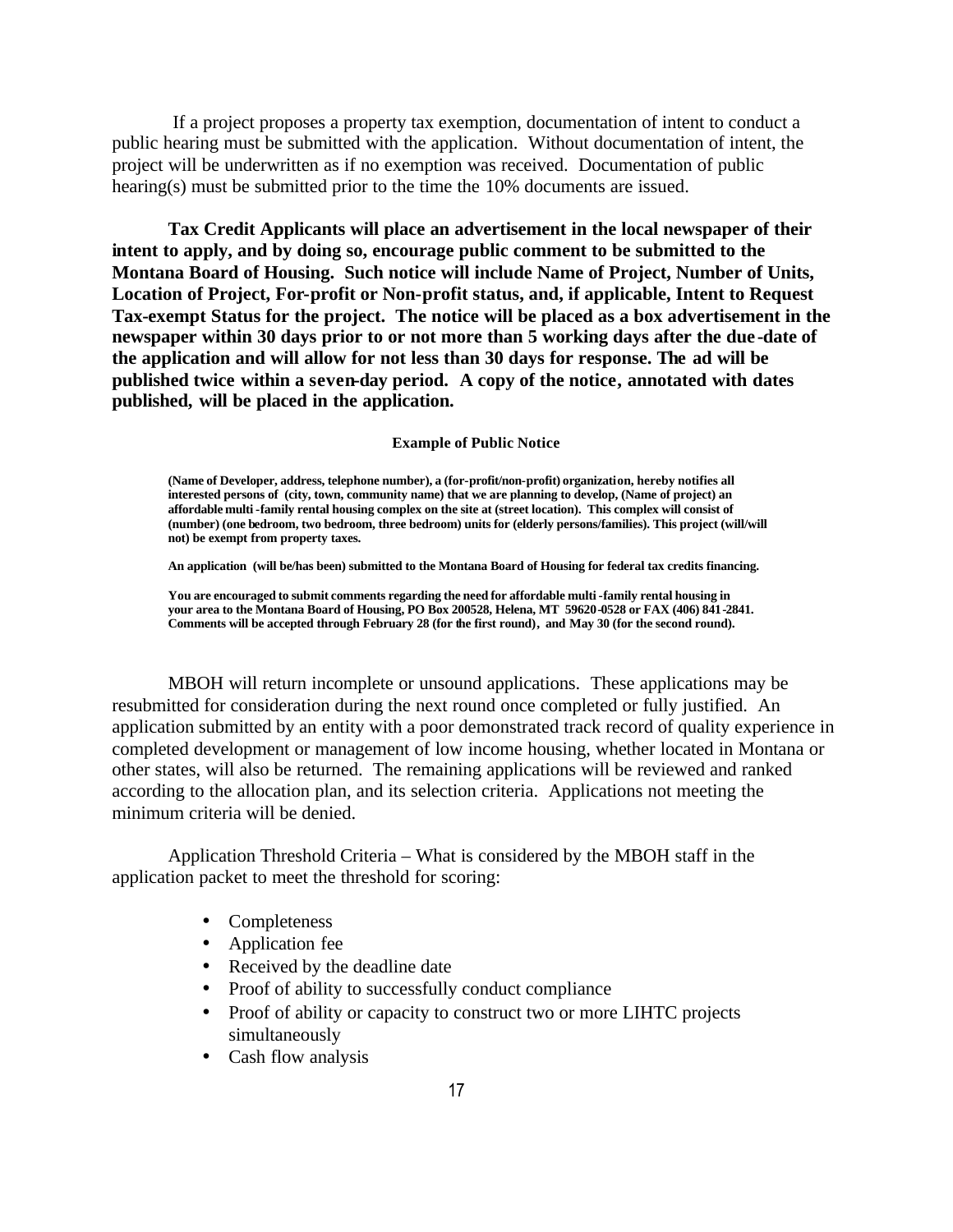- Market analysis
- **Site control through ownership or a legal form of option to purchase**

As part of its review of applications, the MBOH contacts community officials of the project location to discuss relevant selection criteria information pertaining to the application and the proposed project. The MBOH may also confirm specific information in the application or seek clarification regarding information represented in the application. This will include checking developer team references and all other sources as appropriate (i.e. credit reports and direct contact with the project developer). Failure to respond to written MBOH request by the application within 10 working days may result in reductions in application scoring results.

Eligible developments selected and prioritized in the application cycle will be evaluated for the amount of allocation needed for feasibility and long term viability. Three underwriting evaluations will be conducted prior to awarding credit ( a.) at application, b.) when a reservation or binding commitment is made, and c.) prior to issuance of Form 8609). Tax credits will be limited to the amount that the MBOH, in its sole discretion, deems necessary to make the development feasible. However, the evaluation is not a warranty that the owner or developer should undertake the development, or that no risk is involved for the investor.

#### **Set asides**

The total amount of tax credit available to Montana for **2005** is **\$2,075,000** plus any unused credits, if any, from earlier allocations which may be carried forward.

Ten percent [10%] of the **available** credit available (**\$207,500**) is required to be set aside for the entire year, for projects involving qualified non-profit organizations. A qualified nonprofit must: a.) be a  $501(c)(3)$  or  $501(c)(4)$  organization which has as an exempt purpose of fostering low income housing; b.) own an interest in the project; and c.) materially participate in the development and operation of the project throughout the compliance period. Such non-profit organizations may not be affiliated with or controlled by a for-profit organization. This is a requirement of federal law.

Twenty percent [20%] (**\$415,000**) of the **available** credit amount is reserved for developments receiving \$100,000 or less in credits. If eligible applications are not received to use the set aside within the January **7,2005** round, the credits will be available for general allocation. If, within the first round, there exist a large project application that was not fully funded with tax credits, but scored well enough to be considered, it may be funded by the board during the first round. This may be accomplished when applications for small projects have been fully funded and the board deems that remaining funds should be applied toward the partially funded large project.

**Twenty percent [20%] of the available credit is reserved for developments for the preservation of existing low income housing, acquisition and/or rehabilitation of housing stock to be converted into LIHTC projects, or vacant buildings to be configured into**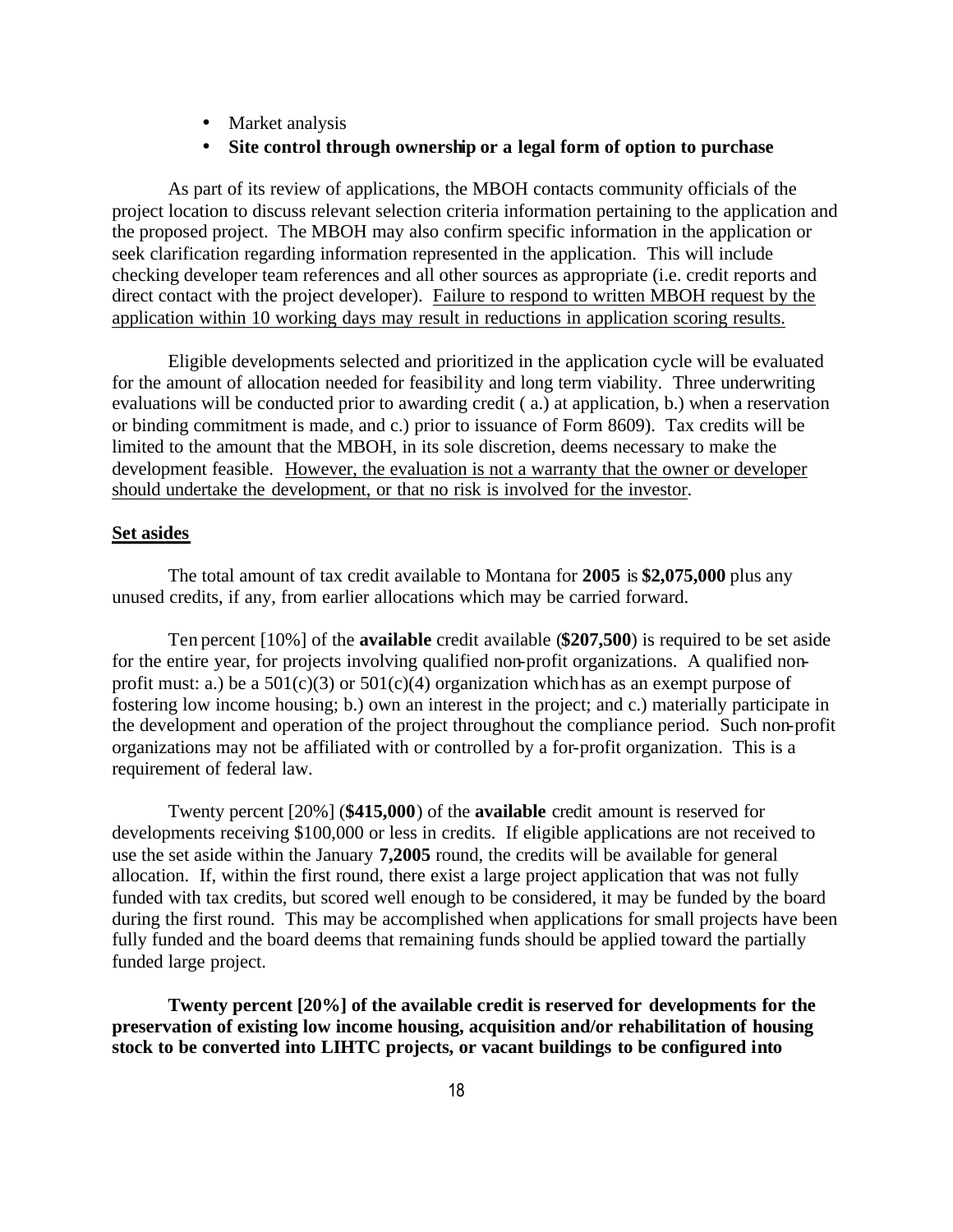# **LIHTC units. If, within the first round there are no requests, or this set-aside is not fully utilized, the amount remaining will be applied toward unfunded large projects.**

Twenty-five percent [25%] of the total annual credit **allowance (\$518,750)** will be the maximum credit allocated to any one development or developer.

MBOH reserves the right to determine in which set aside a project will compete (subject to eligibility thereof), regardless of eligibility for any other set aside outlined above. If a project is submitted that has the appearance of one project but is submitted as more then one in order to utilize the small project set aside, this will not be allowed and the project will be placed in the proper category as determined by Board staff.

# **A statement will be placed on the Restrictive Covenants, Exhibit A-2 indicating the number of units at the appropriate elected rent levels, e.g., 30%, 40%, 50%, 60%, as determined by the application. Owners will be required to maintain those rent levels through the extended use period of the project.**

# **DEVELOPMENT SELECTION CRITERIA**

The MBOH staff reviews all applications received in the application cycle for completeness, soundness, and eligibility based on federal requirements. The MBOH staff provides to the Board only those applications meeting the minimum threshold (as established below). **Analysis of applications and points awarded to these applications are both subjective and objective. Subjective scoring will be the result of the feasibility of each project and its justification in sufficient detail to establish ranking within the application pool. Applications are scored against other applications in the same round. Criteria listed below are the minimal required but subject to change should an applicant provide better or more pertinent information.** The Board considers the applications according to the Development Selection Criteria and their resultant ranking and subsequently approves or disapproves the tax credit applications.

Each application must include a narrative addressing the twelve development criteria and how the application meets each criterion, the market study as well as all other documentation requested in the application.

**1. Extended Low Income Use\* (0-10 points):** Federal law requires a 30-year extended use agreement with an option to sell the project at year 15. A development which maintains units for low income occupancy beyond the fifteen year minimum compliance period receives special preference. Developments bound by the terms committed to in the application process through the use of a Land Use Restriction Agreement receive points listed herein for extended beyond the initial compliance period.

$$
15 \text{ years} - 0 \text{ points} 19
$$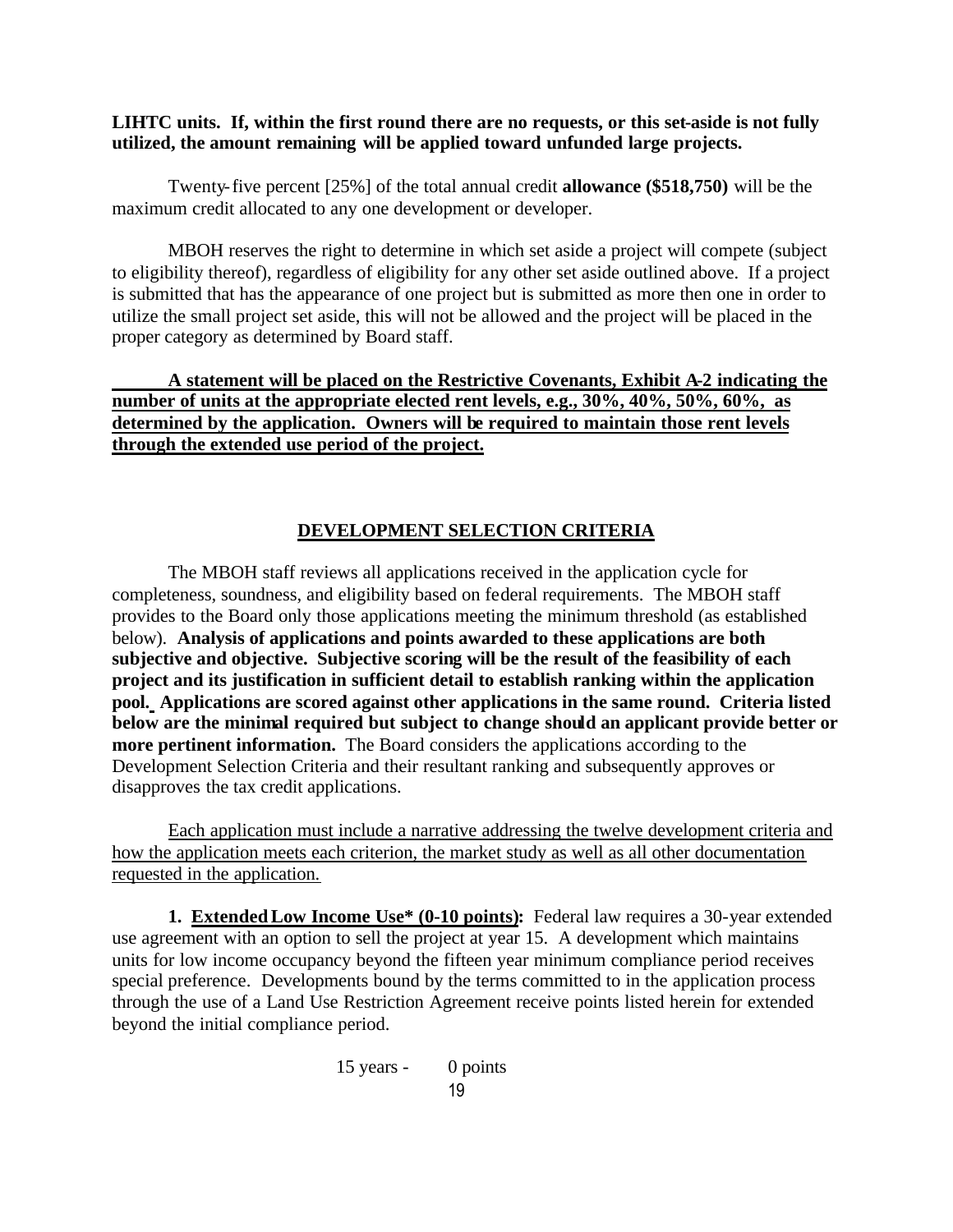| 20 years -              | 4 points |
|-------------------------|----------|
| 25 years -              | 6 points |
| 30 years -              | 8 points |
| over 30 years-10 points |          |

**2. Serves Lowest Income Tenants\* (0-22 points):** Federal law requires that to be eligible for tax credits, developments must choose as a threshold, either a minimum occupancy of 20% of total units by tenants at 50% of area median income, or a minimum of 40% of total units affordable at 60% of area median income. A proposal receives special preference, and points indicated below, for the percentage of eligible units at the following area median income levels. A development receives points in both the 50% category and the 60% category, if the development targets both income levels. **Developments will be bound by the terms committed to in the application process through the use of a Land Use Restriction Agreement.**

| Area Median     | Percentage of       |                |
|-----------------|---------------------|----------------|
| Income Level    | Eligible Units      | Points         |
| $40\%$ or below | $20\%$ (or greater) | $\mathbf 2$    |
| 50% or below    | 15-20%              | 6              |
| 50% or below    | 21-40%              | 10             |
| 50% or below    | $41 - 60%$          | 15             |
| 50% or below    | 61-100%             | 20             |
| 60% or below    | 40%                 | 0              |
| 60% or below    | $41 - 60%$          | $\overline{2}$ |
| 60% or below    | 61-100%             |                |
|                 |                     |                |

# **3. Project Location (0-7 points):**

a. Developments located in a community identified as distressed or hard-to-develop areas. Please note this is not the same as IRS or HUD identified areas. To receive credit for this, the city, county, or local PHA must have identified within its "housing plan" that a specific areas has been deemed a "distressed" or "hard-to-develop" area (**0-**2 points).

b. Developments located in an area with a high **concentration** of substandard units **as identified by local organized housing entities** (**0-**2 points).

c. Developments located in a given area in regard to services to tenant. (schools, medical services, shopping, transportation) (**0-**3 points).

**4. Housing Needs Considerations (0-4 points):** Meets area housing needs and priorities as evidenced by area housing providers. **Addresses area market concerns, such as vacancy rate and type of housing required. Evidence provided in the application indicates that the community supports the project through**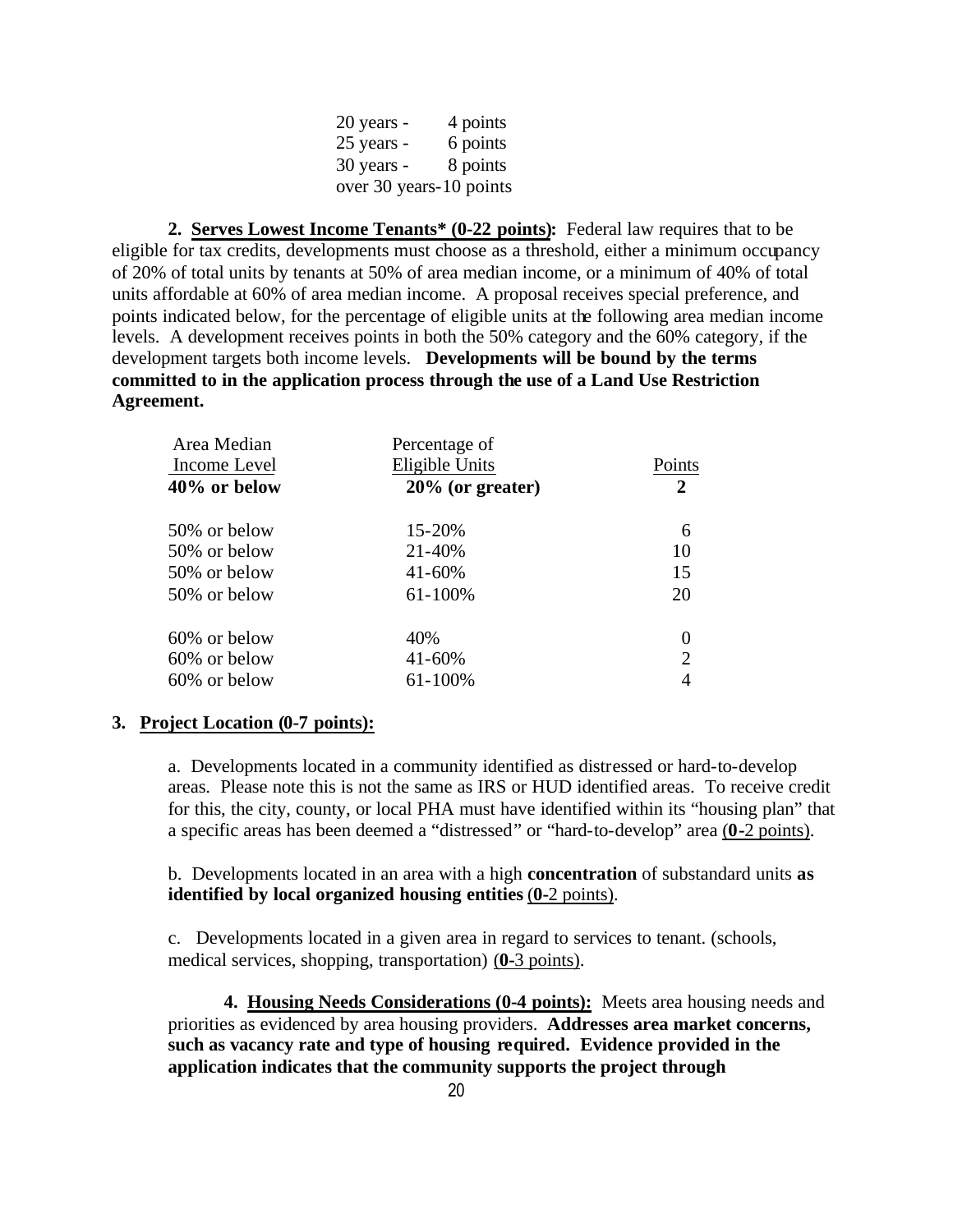**neighborhood meetings with attendance rosters, minutes, and/or local charrettes with supporting documents, concept drawings, and input from community, etc.** 

#### (**0-4** points).

# **5. Project Characteristics (0-14 points):**

a. Proposes the preservation of existing federally assisted housing stock or increases the affordable housing stock through the use of either the Rural Development 515 program, HOME program, the Community Development Block Grant program or the FHLB Affordable Housing Program (AHP**)** (**0-**2 points).

b. Appropriateness for area housing market. (rehab. vs. new construction, or addressing vacant buildings). **Comparisons will be made with the Market Study to determine how it addresses the considerations for rehabilitation or preservation of existing housing versus need for new construction** (**0-**4 points).

c. Appropriateness of size of development for community (**0-**3 points).

d. Development targets projects intended for eventual low-income tenant ownership. Applicant must provide at time of application, a) a feasible plan that transfers property in whole at the end of year 15, b) the future selling price at the end of year 15, c) a method for the completion of homebuyers counseling by the tenant, and d) any other information requested by the MBOH. Information will be reviewed for conformance with Section 429H)(6) and IRS Ruling 95.49. Applicants will not qualify for points under the extended low-income use category (Scoring Criterion #1) if the property is intended for eventual home ownership (**0-**1 point).

e. Developments that include higher efficiency, quality and amenities provided by the facility in comparison with other applications in the same round of competition. Items which may be considered would be higher quality cabinets, floor and wall finishes, dishwashers, carports, central computer or recreation rooms, emergency buttons in each unit, on site managers, air conditioning (especially if medically warranted) and playgrounds. Items deemed luxury would be similar to swimming pools or tennis courts. These items are meant only to be examples and are not to be considered complete lists. In each round all projects will be **compared with the other applications. The** amenities and qualities itemized will be analyzed **and awarded points accordingly**. **Projects submitted having the same blueprint appearance as other projects completed in, or out of state, may not receive as great a consideration as those, for example, that use cutting-edge design; maximize energy efficiency; use existing terrain and landscaping that matches the surrounding area to enhance the grounds; use of innovative accessibility.** The added costs attributed to the project because of efficiency, higher quality and amenities will be considered on a project by project basis for a cost to benefit assessment (**0-4** points).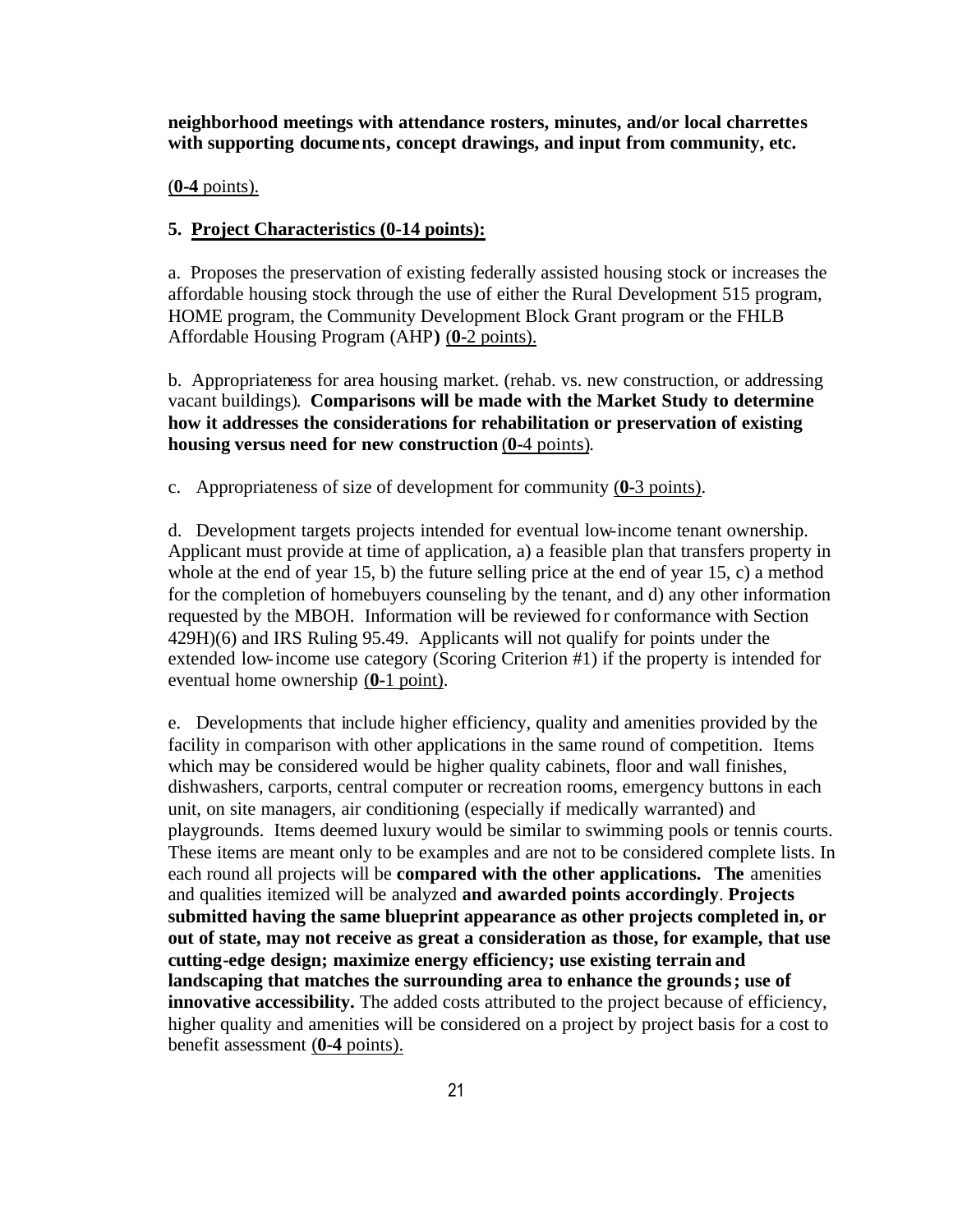# **6. Sponsor Characteristics (0-13 points):**

a. Sponsorship or partnership arrangement **(a basic letter)** with a local government, public housing authority or private non-profit housing provider evidenced by a partnership agreement or signed agreement to participate. (**0-**3 points)

b. Participation by an entity with a demonstrated track record of quality experience in completed development or management of low income housing. The Board will consider all members of the development team and whether housing projects have been developed and operated with the highest quality either in Montana or other states. Special attention will be paid to existing projects, amount of active local community participation used to develop projects and a management entity with a good compliance track record and specialized training. If an entity has a poor demonstrated track record, whether with respect to developments in Montana or in other states, the Board reserves the right to allocate up to ten (10) negative points. The MBOH reserves the right to contact community officials, developer team references, credit bureaus, other state tax credit administering agencies and all other sources as appropriate (**0-**5 points or as much as minus (-) 10 points for failure to respond within 10 working days of MBOH letter of inquiry).

c. Demonstration of a Montana presence. In order to assist in providing a better quality product consistent with the purposes of the MBOH and federal law, a development will qualify for points if a member of its development team is Montana based. One (1) point will be awarded for each of the following (**0-**4 points maximum):

- Developer or Project Manager
- Contractor or Construction Manager
- Either the Consultant, Syndicator, Attorney, Accountant, Architect or Engineers
- If a developer has existing project(s) in Montana with a demonstrated quality product. A developer must demonstrate an active local community participation used to develop projects.

d. Project involves existing housing as part of a community revitalization plan. Written confirmation should be submitted from a qualified public official stating that the project involves the use of existing housing as part of a community revitalization plan (1 point).

**7. Readiness of the Development to Proceed (0-6 points):** A development may qualify for some or all of the points in this category.

a. Commitment for Financing. The financing letter must clearly state that there has been a complete underwriting of the project including cash flow and market considerations (**0-** 3 points).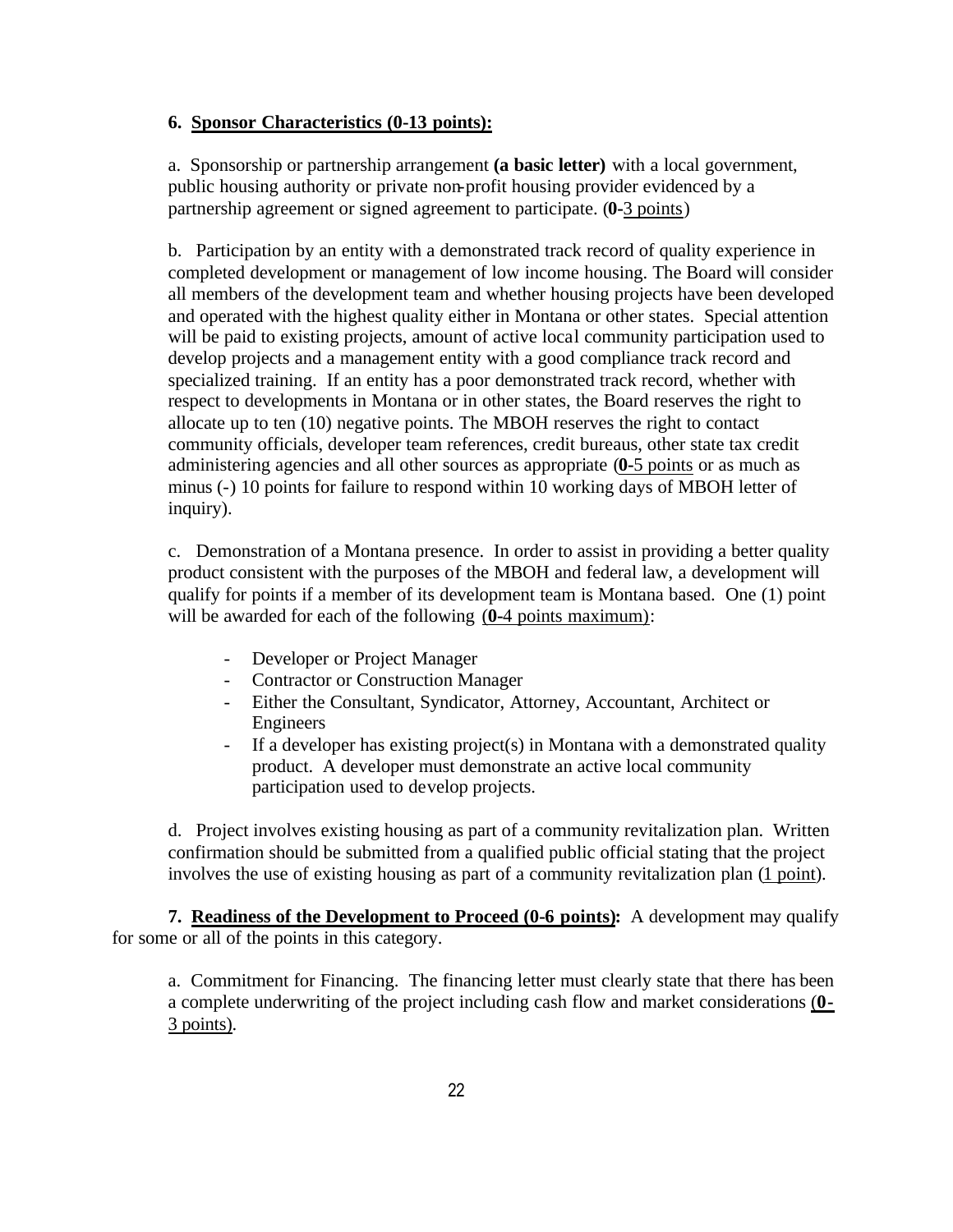b. Proper zoning in place including but not limited to intended use, Planned Unit Development (PUD) approval, conditional use approval, etc., (**0-**3 points).

**8. Participation of Local Tax-Exempt Organization (0-2 points).** Proposals involving significant participation by a local tax-exempt organization (local government, public housing authority, private non-profit housing providers), is evidenced by a signed agreement to participate. Examples of significant participation would be **non-profit organizations providing on-site services,** screening and referring tenants through a formal agreement, donation of land or sale at a reduced price to enhance affordability, use of grant money to develop infrastructure, or significant fee waivers on city fees. **Note: Information submitted during each round of applications is compared to other applications within the same round. Only new agreements, land donations, and/or grants requested or negotiated for the current round will be considered for awarding points.**

**9. Tenant Populations With Special Housing Needs\* (0-10 points).** The rating received for this category will be based on identified community and state housing needs, and whether the proposed project addresses those needs. A project will receive one (1) point for each 10% of the units targeting the following identified needs:

- a. Units targeted specifically for individuals with children (Family units 2 bedrooms).
- b. Large Family (3 and 4 bedroom).
- c. Handicapped Units Exceeding Minimum Fair Housing Requirements.

d. Units Targeted specifically for elderly, mentally or developmentally disabled (must include written agreement with service provider or advocate for the target group).

**10. Public Housing or Other Housing Provider or Special Needs Waiting Lists\* (0-8 points).** Applicants need to demonstrate that, from other waiting lists and public housing providers, this project focuses on the preponderance of that need. In addition to working with other housing providers in fair housing concerns and issues, applicant must establish a waiting list for the project prior to renting-up the units.

a. Development characteristics correspond to needs shown by public housing or other Housing Provider or Special Needs waiting list tenants (**0-**2 points).

b. Written commitment to give priority to households on waiting lists for public housing or waiting lists for other Housing Providers or Special Needs groups. Housing addresses market needs with rent levels appropriate to market addressed. If sponsors are using Public Housing Authority waiting lists to establish need, unit types and rents for the project must meet the needs of those tenants. Other housing provider waiting lists can be used to substantiate need, if in fact the project addresses those specific needs (**0-**6 points).

# **Letters from local housing providers will receive favorable scoring when:**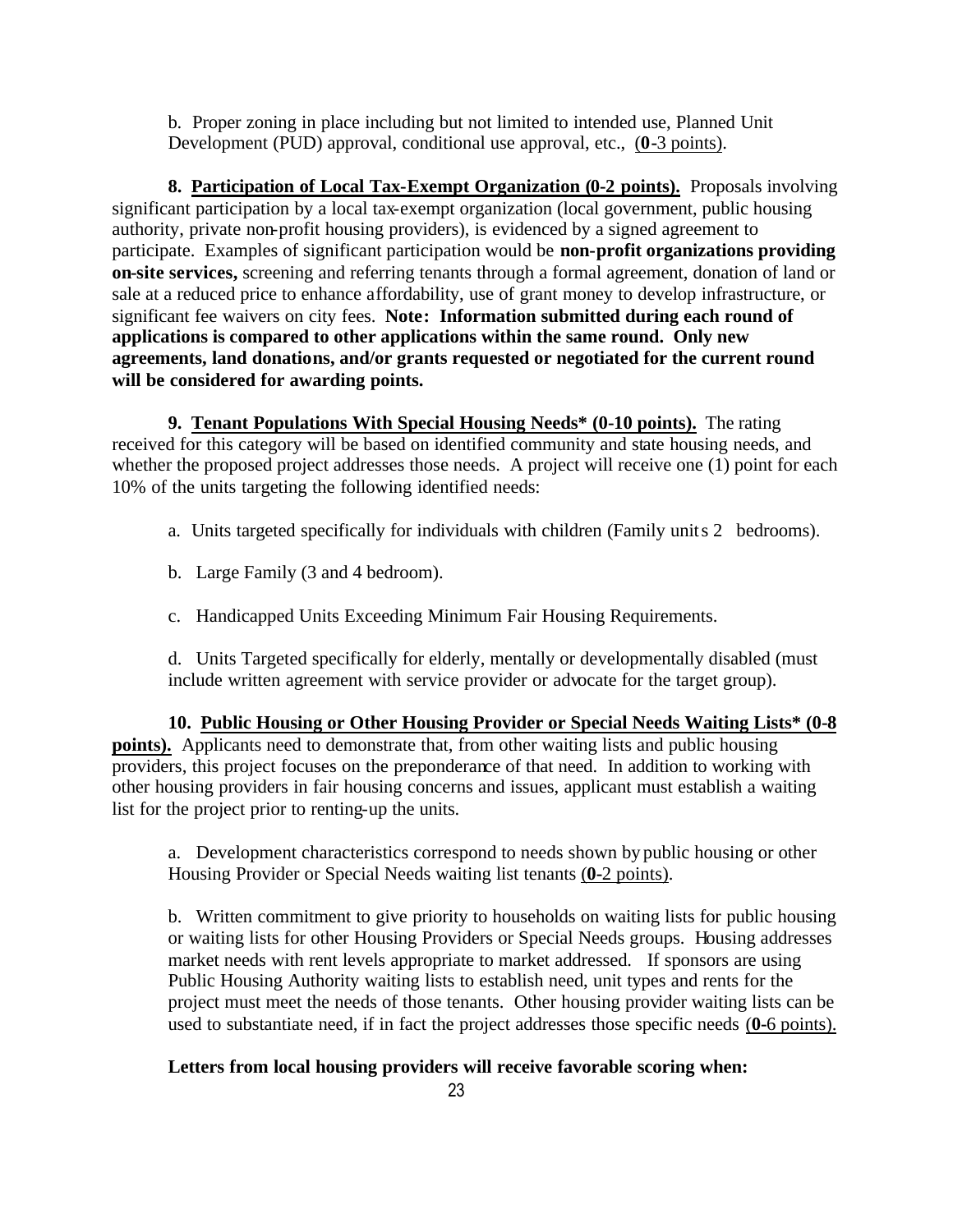- **An agreement contains an original signature of both the housing provider and the applicant agreeing to the acceptance of the housing provider's waiting list.**
- **A statement by the housing provider indicating:**
	- o **The number of households waiting for low-income housing.**
	- o **The number of households on the waiting list eligible for housing in the project.**
	- o **The number of households waiting for Section 8 vouchers.**
	- o **The potential number of households holding Section 8 vouchers for the project.**
	- o **A statement that the applicant will accept all eligible applicants on the local housing providers waiting list.**
	- o **A statement identifying the size of units required, as well as any specialneeds requirements for the community.**

# **11. Preservation of Affordable Housing Projects (0-2 points). Existing housing stock or projects applying for rehabilitation tax credits that have completed their initial 15 year compliance period (0-2 points).**

**12. Community Support (1-10 points).** Developments with demonstrated community support will receive preference under the plan. This support must be project specific and address how the project meets the needs of the community. New letters of support (as well as new letters of non-support) must be submitted for each application for each round of competition. Generic support for affordable housing will receive no preference. The development must also document (market statistics or market study) that a market exists to support the project and that the project meets the needs of the community. Developments with the highest priority concerning market need in comparison with other applications in the same round of competition as well as overall level of need will receive a preference.

**13. Intermediary Costs (1-10 points).** Developments with the lowest percentage of intermediary costs are compared with other applications in the same round of competition. (Development fees, attorneys, consultants, architects, etc.) For projects with identities of interest, developer overhead and construction overhead, fees may also be considered intermediary costs. Soft costs will also be considered in this analysis.

# **14. Developer Knowledge and Responsiveness (Up to minus (-) 20 points).**

a. Applicants with weak management track records, i.e., fail to train personnel to monitor or maintain the project, receive one or more IRS Forms 8823, or fail to retrain management every three years may impact on the area of developer knowledge. MBOH desires that each person involved in such management training receive certification from a qualified management-training course (Minus (-) 10 points).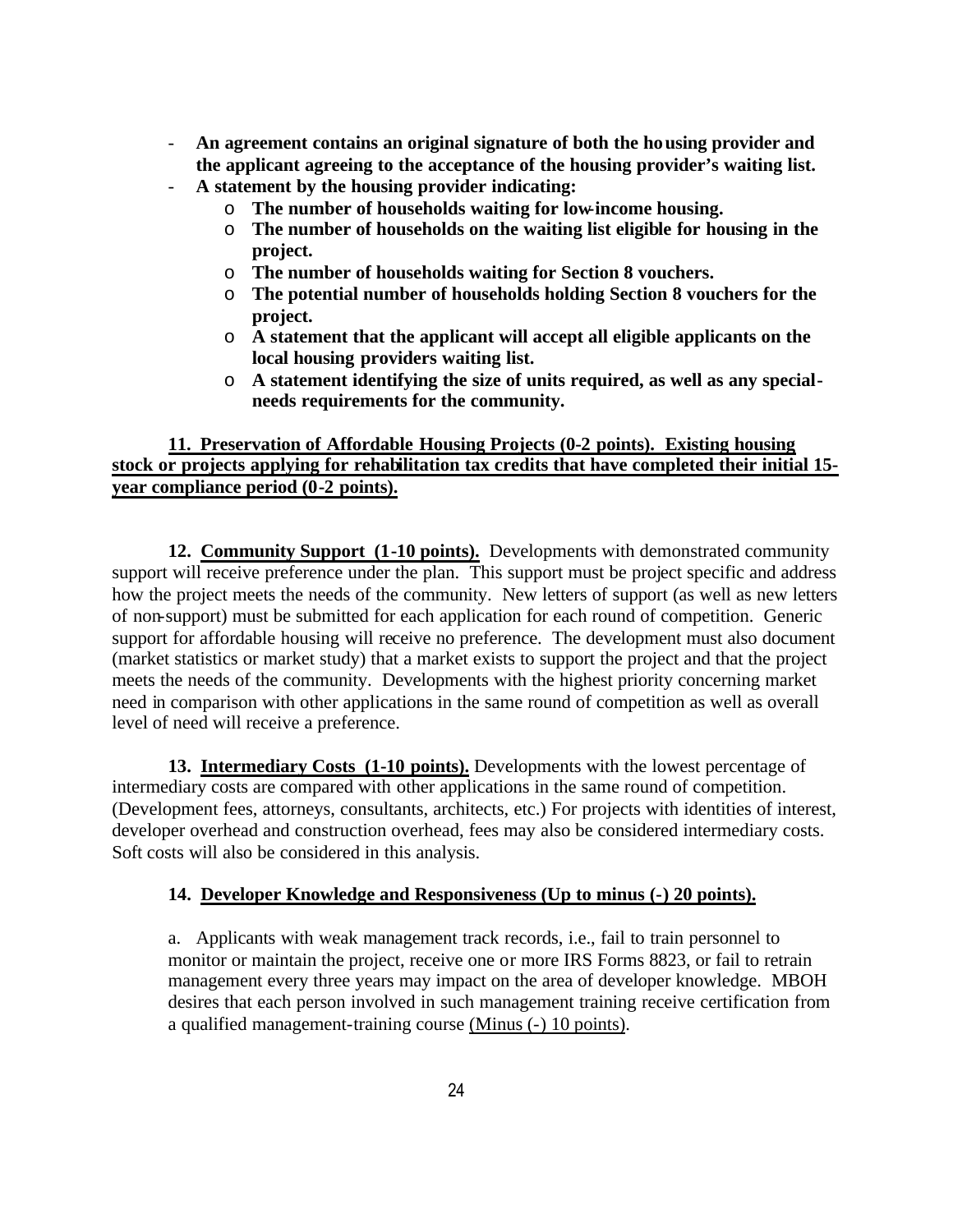b. The MBOH may levy an additional negative 10 points against the application if MBOH generated letters requesting clarification or explanation are not responded to and received by ten (10) working days following date of postage from the MBOH Minus (-) 10 points.

\* Indicates federally mandated preference

**Total Points Achievable = 118. Developments must score a minimum of 90 points as a threshold for further consideration.**

**MBOH reserves the right to disapprove any development for any tax credit allocation, regardless of its ranking under the criteria outlined above.**

### **Fee Schedule (subject to change)**

The total Reservation Fee, including the Application Fee, is 4.5% of the amount of the credit actually reserved. An Application Fee equal to 1.5% of the amount of credit reservation requested in your application is payable with your application and is **non-refundable**. An application will not be considered received by the MBOH unless the MBOH receives the Application Fee.

The balance of the total Reservation Fee (remaining 3% of the reserved credit after payment of the Application Fee) is due at the time you enter a Reservation Agreement with the MBOH. Once the partnership enters a Reservation Agreement and pays the total Reservation Fee, the fee is **non-refundable**. If the partnership fails to meet the conditions described in the Reservation Agreement, and therefore, do not receive a credit allocation, the MBOH nevertheless retains the total Reservation Fee.

Developments will be charged a reasonable compliance monitoring fee, to offset the costs incurred by the MBOH for required compliance monitoring. The compliance monitoring fee will be **\$25.00** per low income unit (and will continue to be subject to change), payable at the time of the Owner's submission of each Owner's Certificate of Continuing Program Compliance.

#### **Determination Of Credit Amount**

Federal law mandates that, although a proposed development may be technically eligible for a credit amount, the state housing credit agency (MBOH) may not allocate more credit than is necessary for the financial feasibility of the development and its viability as a qualified low income housing project throughout the compliance period. With the passage of the Omnibus Budget Reconciliation Act of 1993, federal law now requires the MBOH to consider:

- 1. The sources and uses of funds and total financing planned for the project.
- 2. Any proceeds or receipts expected to be generated by the tax credits.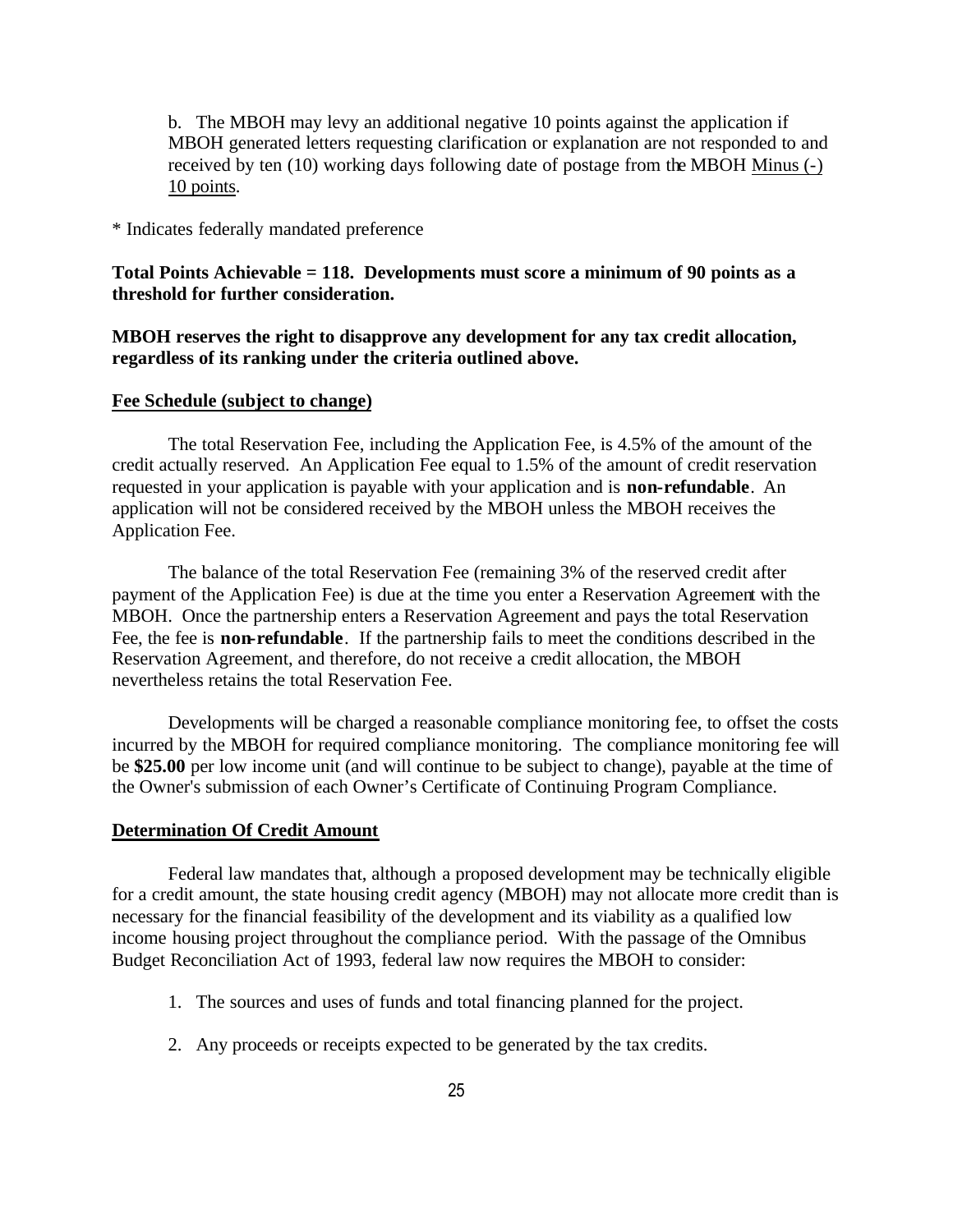- 3. The percentage of costs used for project costs other than the cost of intermediaries.
- 4. The reasonableness of the developmental and operational costs of the project.

In addition to following federal law requirements, the MBOH has incorporating the "State Tax Credit Administration Standards", adopted by the National Council of State Housing Agencies (NCSHA), into its application review procedures.

Based on this evaluation, MBOH will estimate the amount of credit it will reserve for each application. This determination is made solely at MBOH's discretion, and **is not** intended to be a representation to anyone as to the feasibility of the development. Rather, it will serve as the basis for making a reservation of credits. A similar analysis will be done at the time of allocation and placement in service, when development costs are finalized.

Federal law permits MBOH to reserve a greater amount of credits than otherwise available for projects in a Qualified Census Tract or in HUD designated Difficult Development Areas. The increased credit amount is not automatic, and will only be approved on projects when the MBOH determines the credit is needed for financial feasibility.

# **Development Cost Limitations**

In an attempt to balance housing needs in Montana with appropriate use of the state's allocation of tax credit authority, the MBOH sets the following cost limitations for the purpose of calculating the tax credit.

1. Per unit costs/cost per square foot. The MBOH will evaluate per unit costs and cost per square foot for all projects for reasonableness, taking into account the type of housing, other development costs as detailed below, unit sizes, and the intended target group of the housing. The MBOH will also consider the area of the state and the community where the project will be located in this review.

2. Builder's overhead. Builder's overhead will be limited to a maximum of 2% of construction costs and improvements (i.e., site work, demolition, construction, construction contingencies, and other construction related costs including general requirements) in accordance with NCSHA standards.

3. General requirements. General requirements will be limited to 6% of total construction costs as defined above, excluding general requirements, in accordance with NCSHA standards.

4. Builder's profit and developer fees. The following fee limitations are in accordance with NCSHA standards:

a. Builder profit will be limited to 6% of construction costs as defined under the Builders Overhead Section above.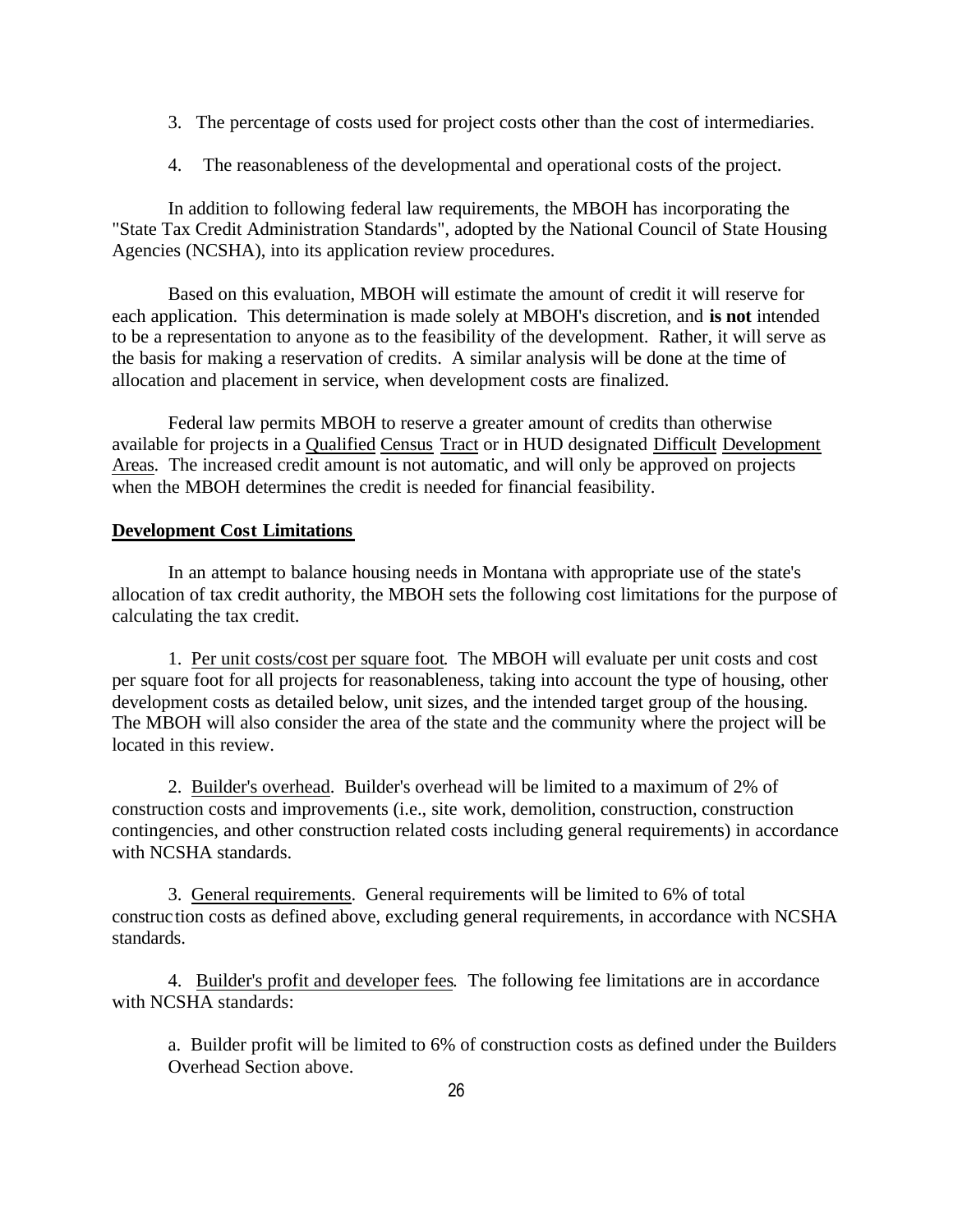b. Developer fees will be limited to a maximum of 15% of total project costs (excluding the developer and builder fees, land costs, and costs of acquisition if a rehabilitation project). Consultant fees will be included as part of the developer fee. Architectural, engineering, and legal fees are considered to be professional services, not consultant fees. Fees for professional services will be examined for reasonableness.

c. Developer fees will be limited to a maximum of 8% of costs of acquisition (excluding land costs) if a rehabilitation project.

d. Disclosure of developer/consultant fees commingled within the project and/or profit as a result of brokered activities will require a statement of total profit. If the developer/consultant receives a commission on the sale of the homes or structures to the multifamily project and also receives the contractor profit, at a minimum, the cost of the homes and the contractor profit and overhead must be subtracted from the total development cost before calculating the 15% maximum. Failure to fully disclose such activity may result in the project's disapproval. (See identities of Interest, below)

5**.** Identities of Interest. Identities of interest are defined as a financial, familial, or business relationship that permits less than arms length transactions. This includes, but is not limited to, existence of a reimbursement program or exchange, common financial interests, common officers, directors, or stockholders, or family relationships between officers, directors, or stockholders. The Montana Board of Housing reserves the right to negotiate lower Developer and Builder fees on projects when an identity of interest exists between parties.

6. Operating Expenses. The MBOH evaluates operating expenses and vacancy rate projections for all projects for reasonableness, taking into account the type of housing, unit sizes, and the intended target group of the housing. The MBOH also considers the location of the project within the area of the state and the community.

7. Operating Reserves. Minimum operating reserves should equal four months of projected operating expenses, debt service payments, and annual replacement reserve payments. Using an acceptable third party source, this requirement can be met by either cash, letter of credit from a financial institution, or a developer guarantee that a syndicator has accepted the responsibility for a reserve.

8. Replacement Reserves. Minimum replacement reserves should equal **\$250** (**\$200** for elderly projects) per unit annually for new construction and \$300 (\$250 for elderly projects) for rehabilitation developments. **The goal for replacement reserve is \$1,000 per unit. Upon allocation of tax credits, the project has five years to attain then maintain replacement reserves at that level.** Exceptions may be made for certain special needs or supportive housing developments. Exceptions will need to be documented and will be reviewed on a case by case basis. In projecting replacement reserves (15 year pro-forma), developments should take into account a realistic rate of inflation foreseeable at the time of application. The applicant will require continuous compliance with the development cost limitations established in this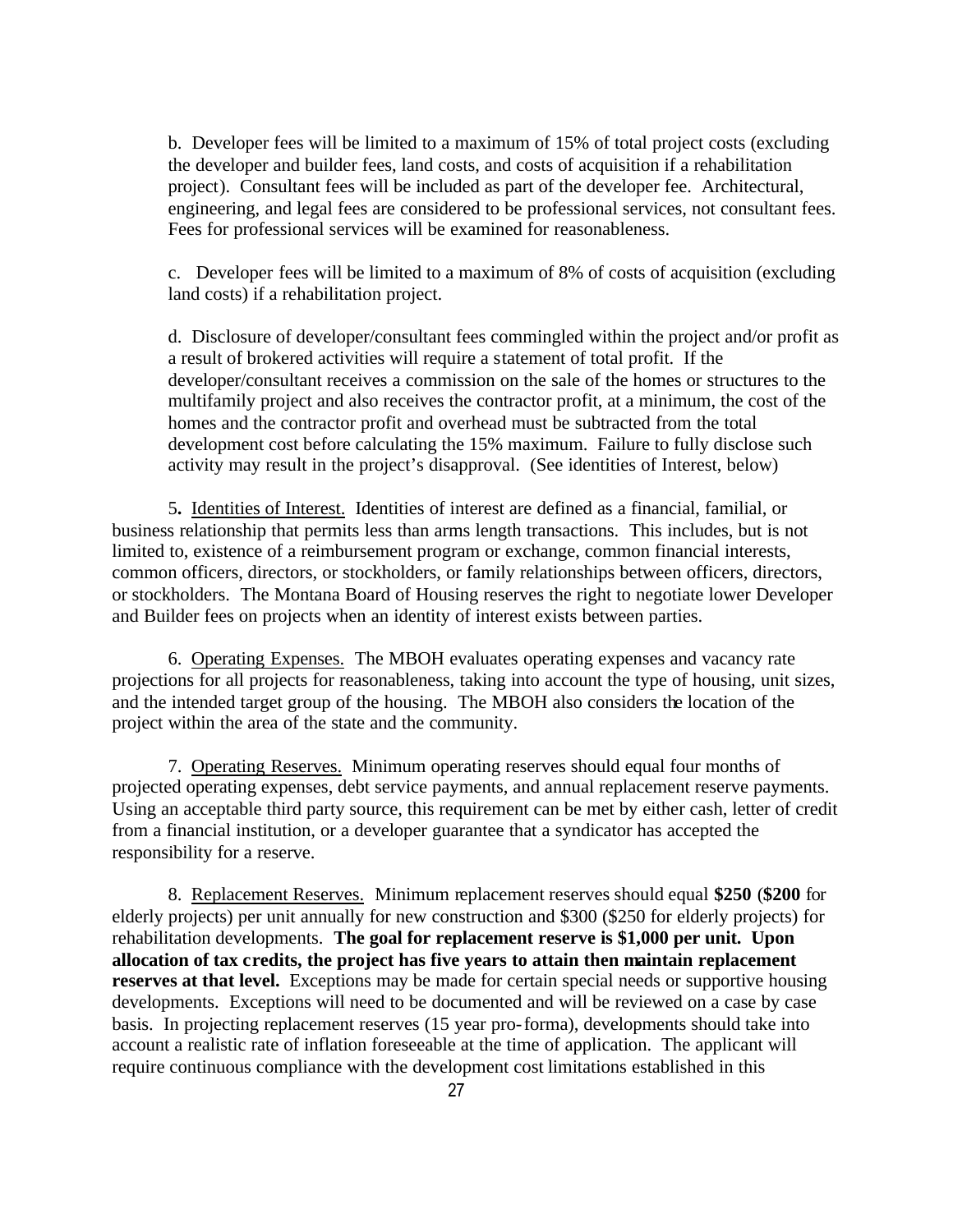Qualified Allocation Plan. The applicant will provide the MBOH with a disclosure of fees as part of the Accountant's Certification discussed in this document.

#### **Market Study**

Developments submitting an application must submit a complete comprehensive Market Study prepared by a disinterested third party. **Only Market Studies are acceptable. A Market Analysis or Feasibility Analysis is not an acceptable substitute. Application received without a Market Study will be returned un-scored. Application fees will not be returned.** Please refer to the instructions for the Tax Credit Supplement of the Uniform Application for complete requirements.

### **Capital Needs Assessment**

Developments that consist of the rehabilitation of an existing structure need to submit a Capital Needs Assessment conducted by a competent party. **Each application for rehabilitation/preservation will provide a line-by-line Needs Assessment for each unit and the building as a whole within 60 days following the Boards decision to award Tax Credits.**  Please refer to the instructions for the Tax Credit Supplement of the Uniform Application for complete requirements.

#### **State Law Requirements**

The applicant and development team must certify and agree to comply with Montana State law requirements (e.g., certificate of contractor registration, workers compensation, unemployment compensation and payroll taxes). The MBOH will include this certification in the execution of all Reservation and Carryover Allocation documents.

### **Reservation**

Once MBOH has ranked applications and determined credit amounts for each application, MBOH will make recommendations to the Board as to reservation of credits. A reservation is a commitment conditioned on evidence of timely progress toward completion of the development acceptable to MBOH, and compliance with federal tax credit requirements.

Once the Board has approved the application for future reservation of tax credits, the applicant will have 90 days in which to provide evidence the project is progressing (i.e., purchase of land, conditional financing commitment). If the applicant cannot show significant evidence toward meeting reservation requirements, the MBOH may withdraw conditional approval of the application.

### **Status Reporting**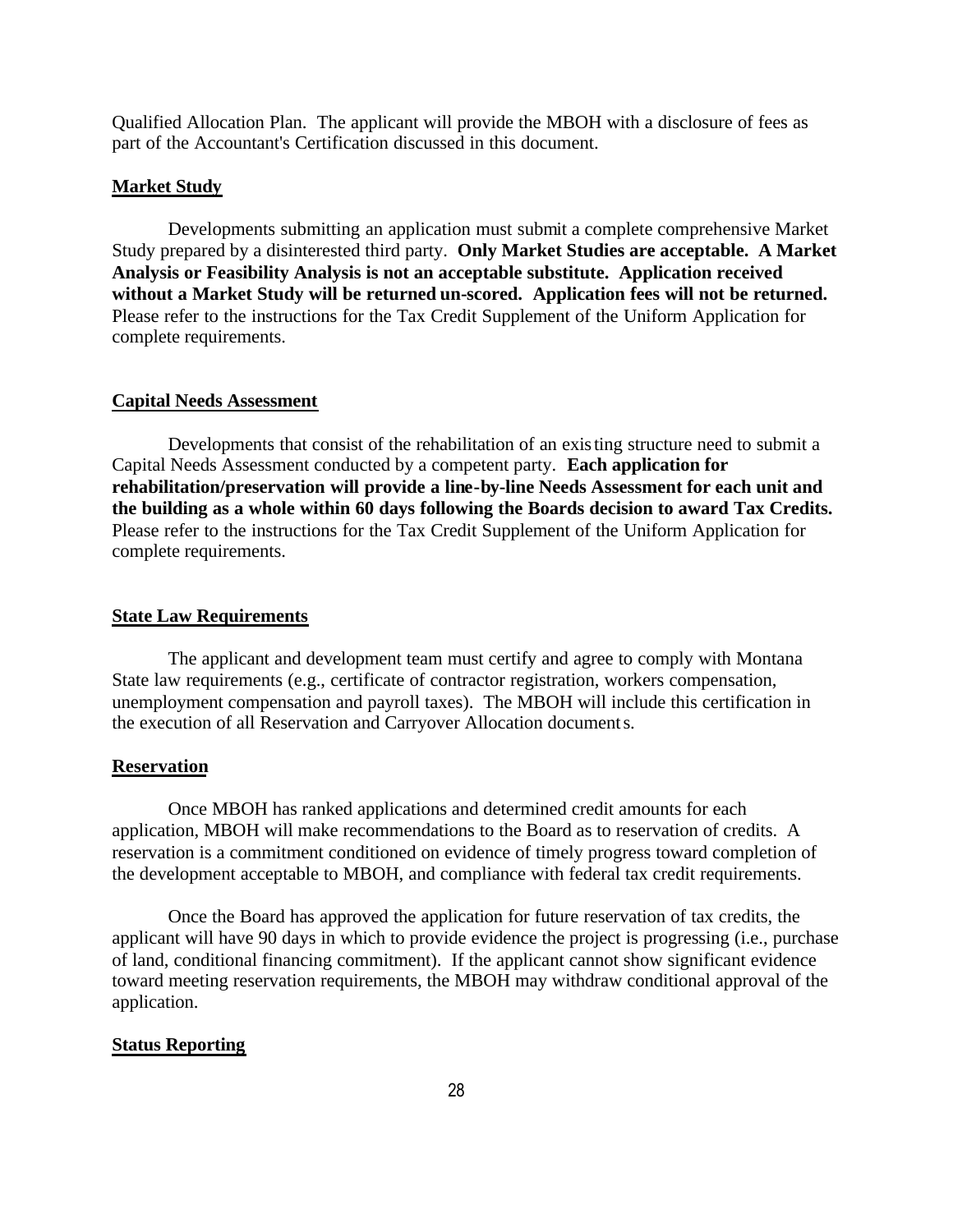All applicants receiving reservations of credits will provide written status reports every 90 days, beginning 90 days after the reservation date. The documentation regarding the progress should be development specific, and include such items as planning approval and building permits, firm debt and/or equity financing commitments, and construction progress. Owners must provide a copy of the Certificate of Occupancy for each building with the status report covering the period during which it was issued

The applicant must immediately notify the MBOH in writing if changes occur in the project with respect to the Applicant, the Developer, or any other principle participant in the project. The Board reviews and approves any proposed major changes to the project including but not limited to quality of construction, unit composition, target group, location and changes in areas where the project has been scored based on the scoring outlined in this Allocation Plan. The review and approval must happen prior to the change taking effect or being completed. Changes, which are completed without Board approval, could result in the loss of some or all credits.

### **Recapture Of Reservations**

The MBOH recaptures an approved Tax Credit reservation when a project fails to make successful process toward completion. Submitting status reports demonstrating satisfactory evidence of the project's completion fall squarely on the shoulders of the applicant. A site visit by the staff may be conducted prior to the issue of the IRS Form 8609.

### **Accountant And Owner Certification**

Prior to issuance of a Carryover Allocation or IRS Form 8609, the MBOH requires an independent third party CPA cost certification, including a statement of eligible and qualified basis for the project. The Accountant Certification must include a breakdown of costs similar to the project costs and uses of the application, including development cost limitation categories as discussed in this allocation plan. The owner must provide a certification, under penalty of perjury, providing the owners name and address, the placed in service date, taxpayer identification number, the project name and address, the total eligible and qualified basis, and the percentage of the project financed by tax-exempt bonds.

#### **Tax Credit Proceeds**

In order to adequately evaluate sources and uses for Low Income Housing Tax Credit projects, the sponsor/developer will be required to provide information to the MBOH regarding the proceeds or receipts generated from the tax credit. At application, expected proceeds must be estimated by the sponsor/developer. When equity sources are committed, the sponsor/developer must provide the MBOH with a copy of the commitment or agreement. Prior to issuance of IRS Form 8609, the MBOH will require the accountant's certification to include gross syndication proceeds and costs of syndication, even though the costs are not allowed for eligible basis.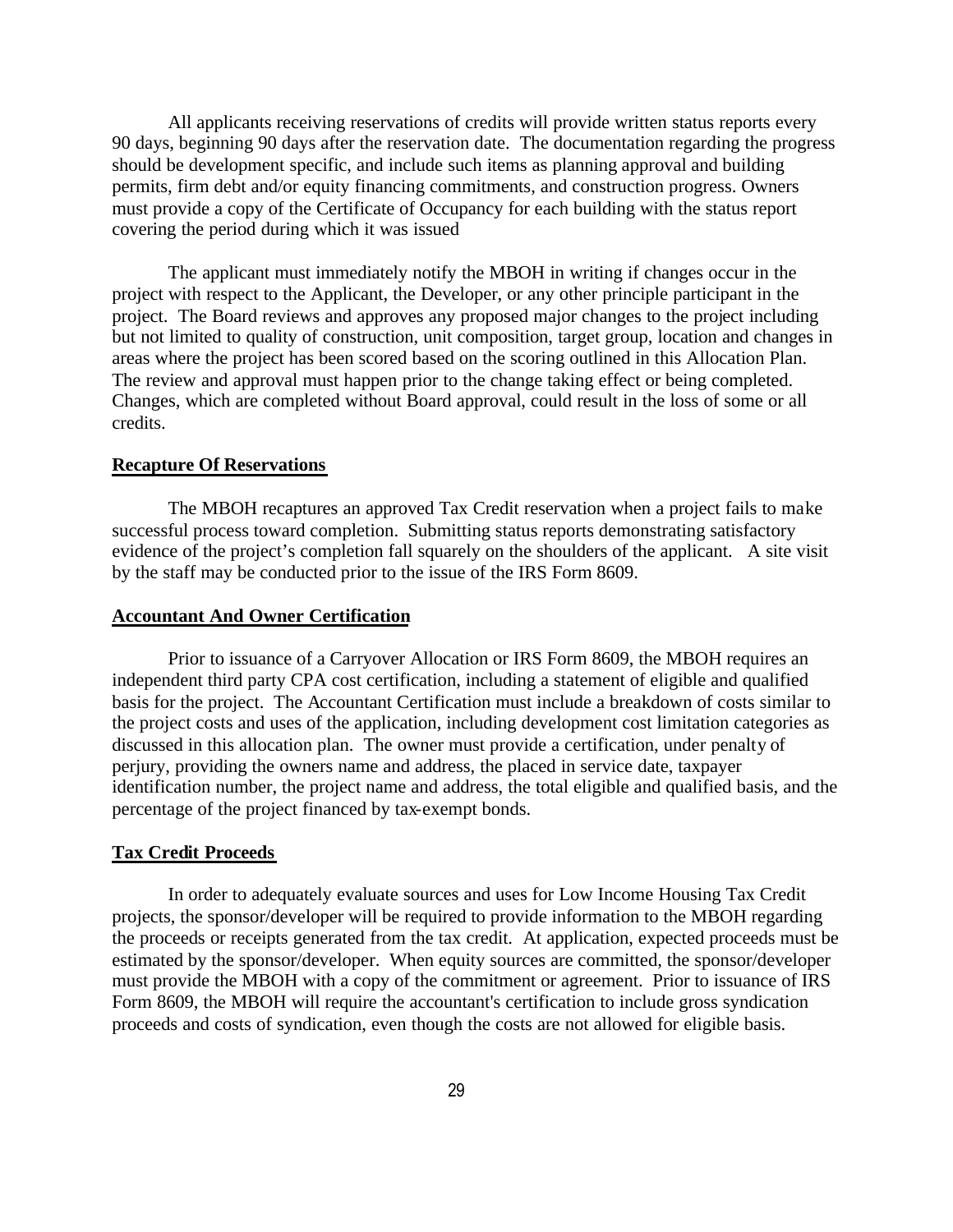#### **Rural Development Projects**

The MBOH requires a copy of the final Rural Development cost certification, as well as the Accountant Certification of tax credit eligible and qualified basis, and the owner's certification. While a Rural Development project may be technically eligible for an amount of credit, such project frequently receives an award less than the maximum amount of credit, because less credit is required to fill the financing gap. The MBOH will award only the amount of credit determined necessary to make the project feasible.

### **Tax Exempt Bond Financed Projects**

Projects with tax-exempt financing under the volume limitation on private activity bonds are eligible to receive tax credits outside the state's tax credit allocation volume cap. With the exception of not having eligible competition periods or submission deadlines, each project is required to submit the same information and meet the same requirements included in the current Qualified Allocation Plan as a project submitting an application under the State's tax credit allocation volume cap. If the minimum criteria are not met, the project will not receive an allocation of tax credits.

Projects with tax exempt financing must submit a certification from the bond financing agency indicating that the project meets the public purpose requirements of the bonds and that the project is consistent with the needs of the community.

#### **Carryover Allocations**

Federal law provides that the state housing credit agency may give a Carryover Allocation to certain qualified buildings which are placed in service not later than the close of **2007**. Federal law requires that more than 10% of the expected basis in the project (including land) must be expended by the later of: a) the end of the year in which the allocation was made, or b) six months following the date of the allocation and that the owner must have title to the property in order for a project to qualify for a carryover commitment. In addition, the developer must have a loan commitment from a lender outlining the terms and conditions of financing, or a letter evidencing acceptance of an approved loan by the lender prior to receiving a Carryover Allocation. The developer must provide evidence that the Land Use Restriction Agreement (Declaration of Restrictive Covenants for Low-Income Housing Credits) has been executed and recorded. Montana requires that the 10% test be met by the end of the year in which the reservation of the tax credit has been made.

Once a Carryover Allocation is provided, the developer provides written status reports to the MBOH outlining progress toward completion every 90 days, beginning 90 days from the Carryover Allocation date. The documentation regarding the progress should be development specific, and include such items as planning approval and building permits, firm debt and/or equity financing commitments, and construction progress.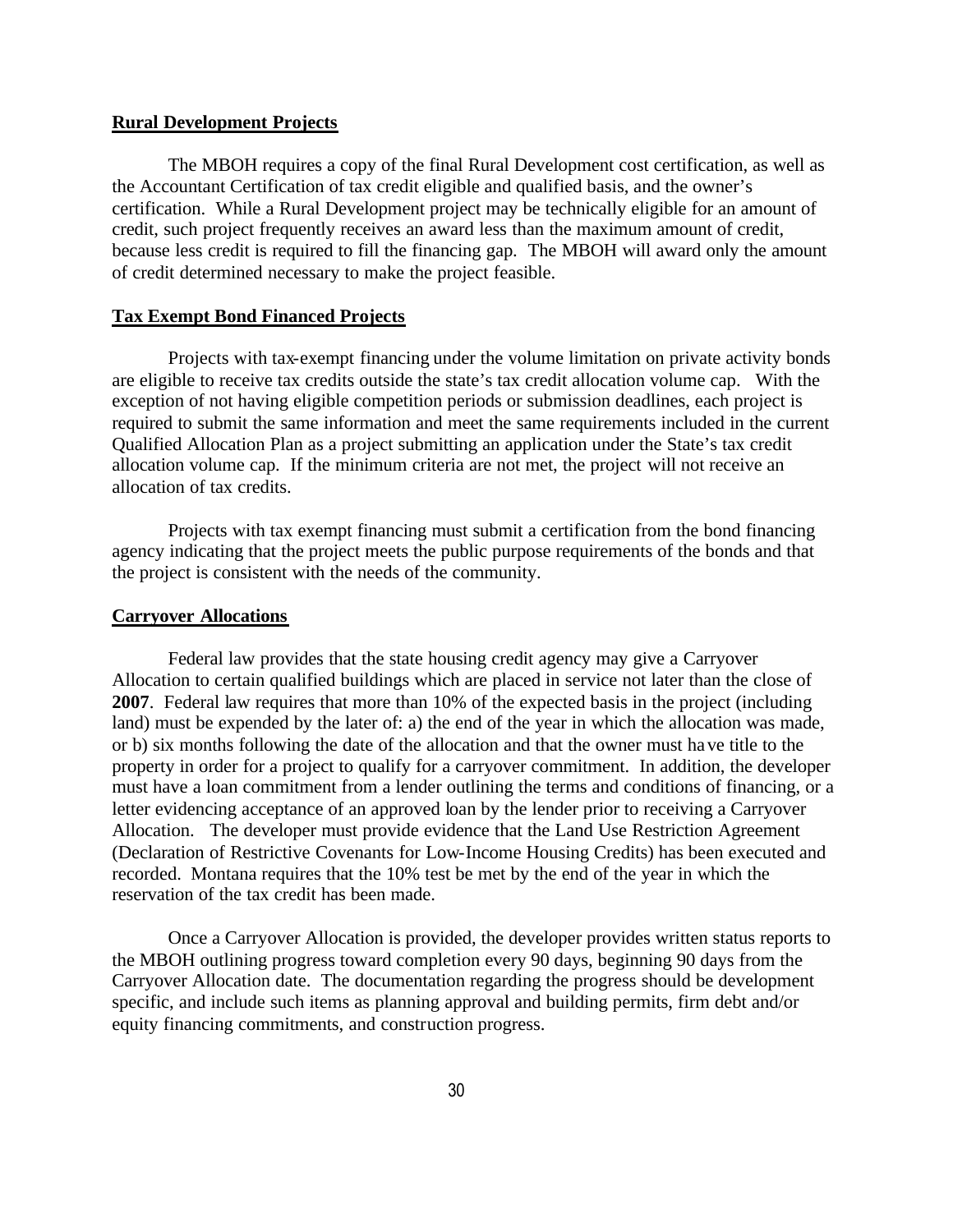#### **Placed In Service/Issuance of 8609**

The MBOH will not issue an IRS Form 8609 until a building is placed in service, the MBOH has completed the final credit award evaluation, and the developer has provided an Accountant's Certification, a recorded executed original of the Restrictive Covenant agreement including the date, deed book and page numbers of record, and an Owner's Certification that the building has been placed in service. A building is placed in service when the building is certified or officially declared as available for occupancy. Once the 8609(s) is issued and delivered to the owner(s) he/they should sign the document(s) and send a copy of each back to MBOH. **Projects should submit for 8609s not later than six months from the placed-in-service dates(s). Future applications may have points reduced when requests for 8609s are submitted after the six month period has lapsed.**

# **Compliance Monitoring**

Federal law requires state allocating agencies (MBOH) to monitor compliance with provisions of Section 42 of the Internal Revenue Code. Federal law requires allocating agencies to provide a procedure the agency will follow in monitoring for non-compliance and inform tax credit recipients (owners) of procedures and requirements. Inc luded in the requirements are procedures for notifying the Internal Revenue Service (IRS) of any non-compliance of which the allocating agency becomes aware.

#### **MBOH Policy on Civil Rights Compliance.**

**The owner/ developer/borrowers and any of its employees, agents, or subcontractors in doing business with the Montana Board of Housing understands and agrees that it is the total responsibility of the owner(s) to adhere to and comply with all Federal Civil Rights legislation inclusive of the Fair Housing Laws, Americans With Disabilities Act as well an any State and local Civil Rights legislation along with any required related codes and Laws. Should the Agency not specify requirements, such as design, it is not the less the owner(s) responsibility to be aware of and comply with all non-discrimination provisions related to race, color, religion, sec, handicap, familial status, national origin an any other classes protected in Montana. This includes design requirements for construction or rehabilitation, Equal Opportunity in regard to marketing and tenant selection and reasonable accommodation and modification for those tenants covered under the Laws.**

The following procedure outlines MBOH plans for monitoring compliance on tax credit projects. Federal income tax regulations related to Procedures for Monitoring Compliance with Low-Income Housing Credit Requirements are published in 26 CFR Part 1 and 602.

#### **Accessibility**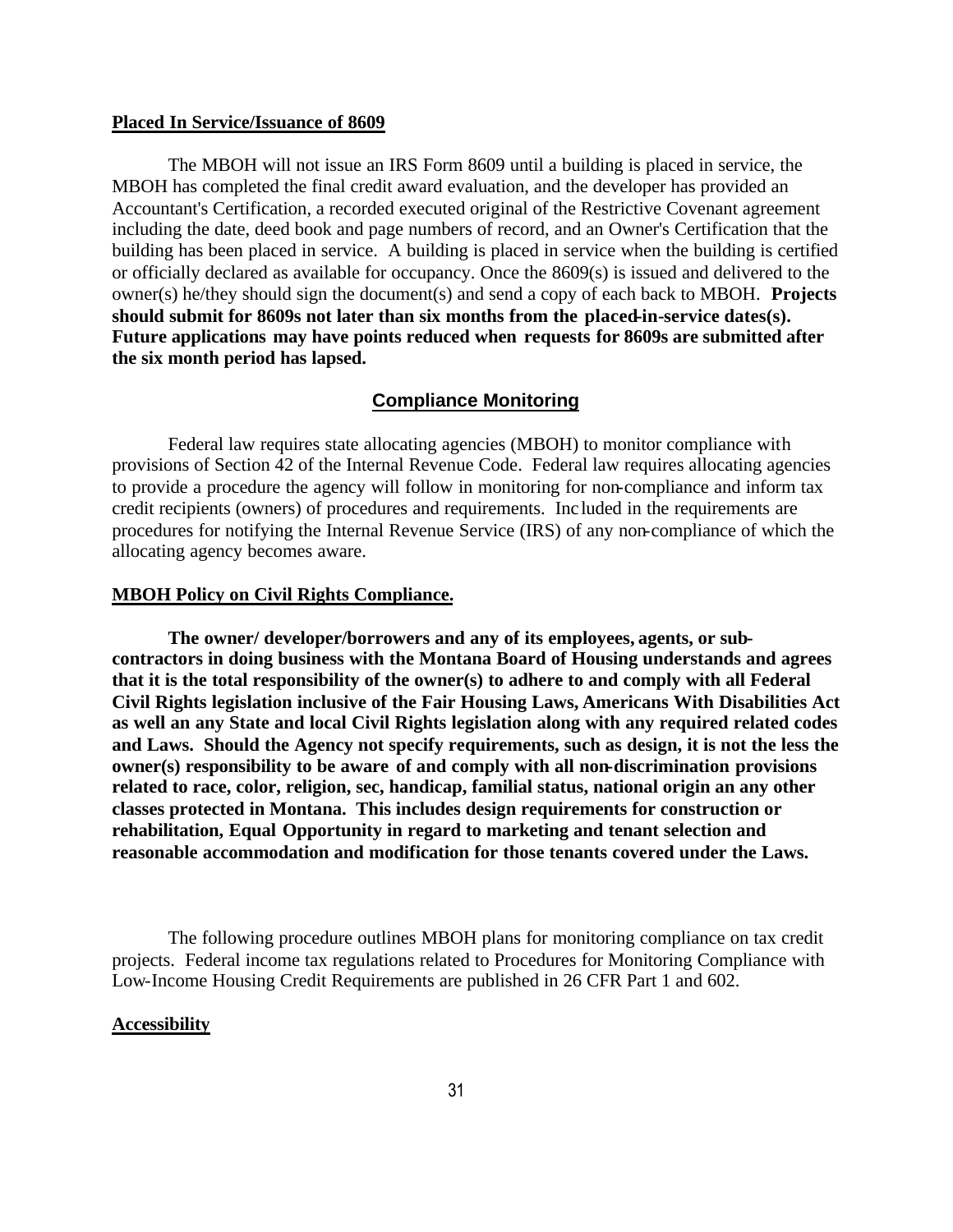**The Fair Housing Act including design and accessibility applies to LIHTC properties.**

### **Compliance Monitoring Requirements**

# **Submission Deadlines**

Owners must submit Owner Certifications (a separate certification must be submitted for each project having an allocation of tax credits) and Tenant Income Certifications on the prescribed forms prior to January 25th of each year. At the owners request to MBOH an earlier certification date may be set. However, once the certification date is set, certifications will be due at the same time each year. Federal regulations stipulate there must be no more than 12 months between certifications.

#### **Fees**

An annual fee of \$25 per low income unit (will continue to be subject to change) will be payable to the MBOH when the owner submits annual certifications. The fee is to offset the costs of tax credit monitoring procedures.

An Officer or owner of the entity, which owns the property, must sign the Owners Certification. Managers or management companies of projects who are not owners may not sign this document.

# **Ownership/Management Changes**

Notification of changes to ownership, property management companies, managers, site managers, or changes to points of contact must be made to the MBOH prior to, or immediately upon affected change by the owner or partnership.

# **Compliance Term**

The owner must comply with the unit set aside percentage represented by the owner in the Declaration of Restrictive Covenants for Low Income Housing Tax Credits. Owners must continue the set aside for the entire fifteen-year compliance period. Owners who received credits after 1989 must continue the set aside for the fifteen year compliance period, plus the 15 year extended use period. The owner must maintain the set aside for any additional period covered by the Declaration of Restrictive Covenants.

#### **Partnership Documentation**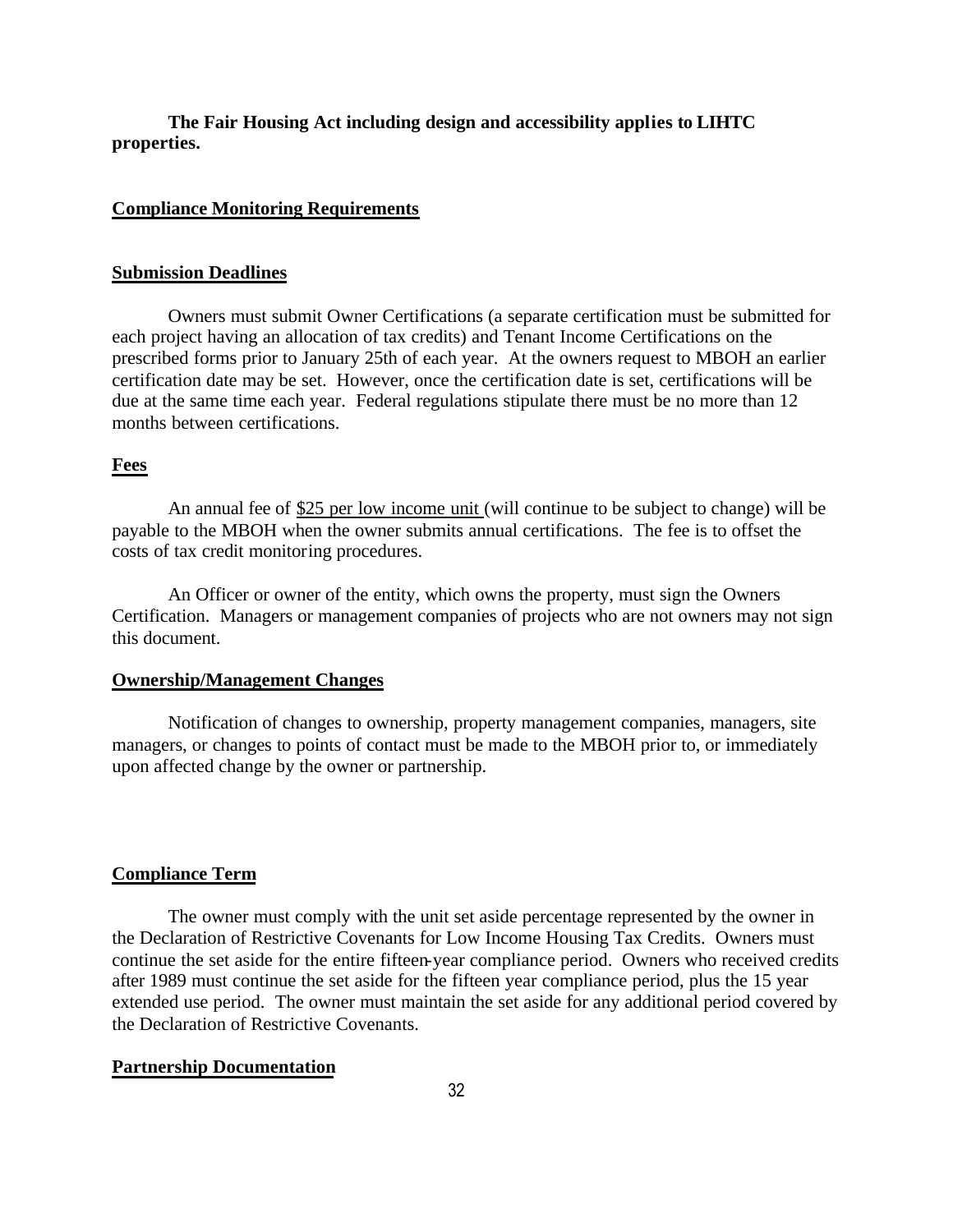Once the limited partnership documentation has been completed, a copy of the agreement must be forwarded to the MBOH compliance office.

# **Owner Annual Certification (26 CFR 1.42(c)(1))**

The MBOH will require a signed statement of Owner Certification from the owner on an annual basis. This statement must be filed with the MBOH every year during the compliance period, and if applicable, during the extended use agreement. Certifications are contained in Exhibit B of the Restrictive Covenants for any projects with Executed and filed Restrictive Covenants. The Final Regulations published in September 1992, added several items to the certification requirements. Owners must file annual certifications on the form provided by MBOH. This form may not be substituted.

#### **Project Manager Education**

Project managers (those completing and approving tenant income certification process paperwork) require training and certification by a competent and recognized "TC training professional entity." Management company compliance personnel should all be certified (and current).

# **Tenant Income Certifications (26 CFR 1.42 (c)(2))**

An annual Tenant Income Certification must be completed and signed by the owner/manager and tenant, and filed with the MBOH, in addition to the Owners Annual Certification. Projects eligible for an exemption from annual certification under IRS Revenue Procedure 94-64, (which applies to projects which are 100% low income where every unit is occupied by a qualified tenant and credit is claimed on 100% of the units) must provide certifications for all tenants the first year or each year until the project reaches 100% low income occupancy. Any exemptions from annual certification granted do not exempt the owner from obtaining and providing to the MBOH certifications for all new tenants each year.

1. For Rural Development projects, the MBOH will accept Form FmHA 1944-8-Tenant Certification. Tax credit income is based on the Annual Income (section 17.f.) rather than Adjusted Income portion of the form. MBOH will not require owners to send in documentation supporting the numbers represented on the form with the Tenant Certifications. MBOH will review supporting documentation as part of the On-Site Review process.

2. For all other projects, the owners must complete the MBOH Certification of Tenant Eligibility and Income Verification and file it with the MBOH on an annual basis for each tenant. MBOH will not require owners to send in documentation supporting the numbers represented on the form with the Tenant Certifications. MBOH will review supporting documentation as part of the On-Site Review process. With MBOH approval, an owner's form may be substituted, if it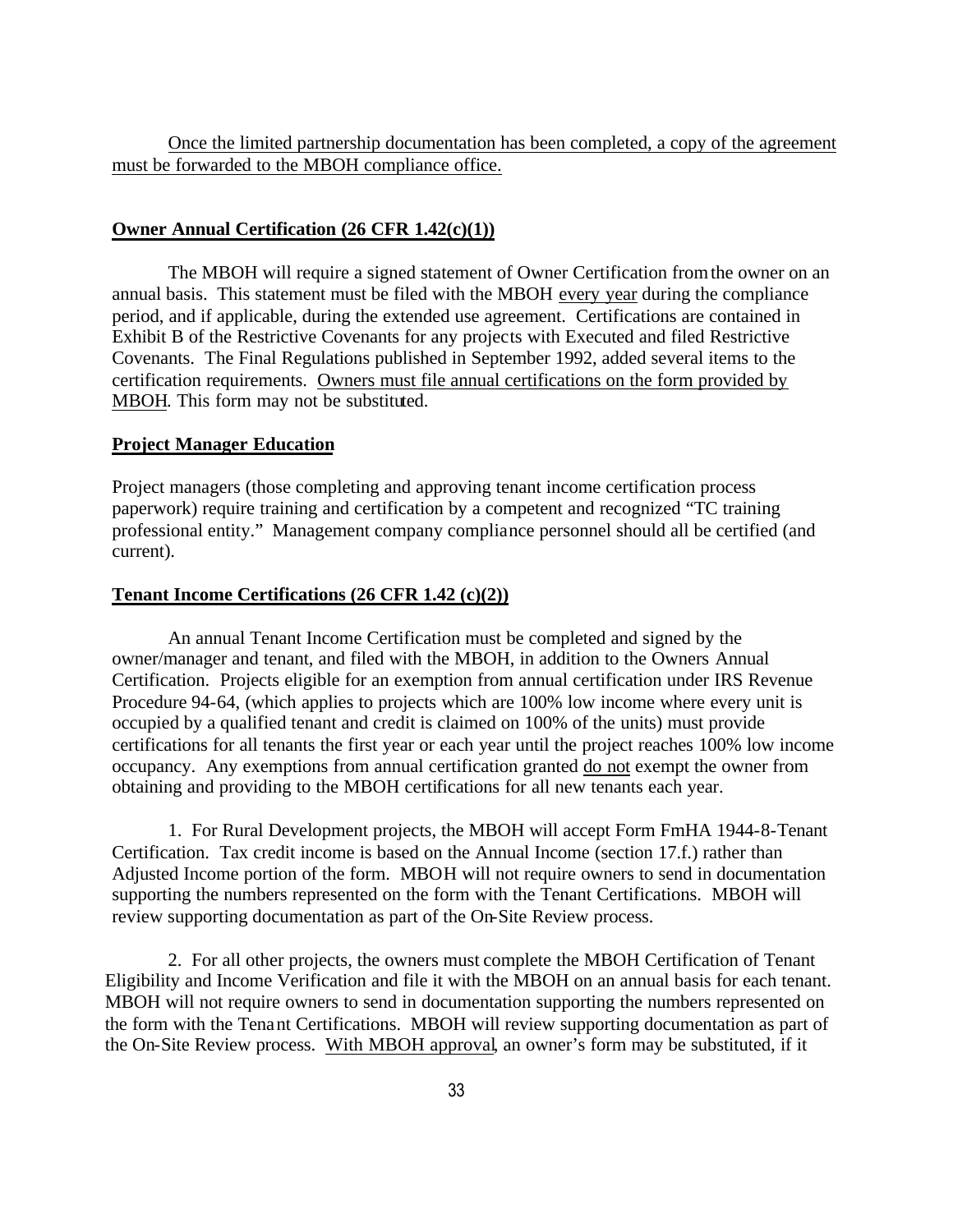contains all the required information. Please note the tenant must certify income "under penalty of perjury".

3. A tax credit unit must fall under the provisions of maximum monthly rent restrictions to meet compliance requirements. Restrictions to the maximum monthly rents by unit size are available on the "Maximum Income and Rent Table" provided by the MBOH. Maximum monthly rents, including the utility allowance, cannot be exceeded.

# **Annual Operating Expense Information**

All project owners must submit operating income and cost information for the projects latest fiscal period. This information will be used to maintain a database of all tax credit projects in the state.

# **1 ST Year 8609**

All project owners must submit a copy of the project's first year 8609's that were or will be filed with the IRS.

# **On-Site Review Process (26 CFR 1.42 (c)(2))**

The MBOH will perform an on-site review and inspection of each project at least once every three years. MBOH will notify the owner/manager in advance prior to the review. During this review MBOH staff will:

1. Tour and inspect the project and i**nspect** a minimum of 20% of the units in each building. MBOH, at its discretion, may request to view additional units based on the initial inspection. The MBOH will not notify the Owner/Manager which units are to be sampled in advance.

2. Inspect supporting documentation for numbers represented on the Certification of Tenant Eligibility and Income Verification or the FmHA Tenant Certification for a sample of tenants. The MBOH will not notify the Owner/Manager which tenant records are to be sampled in advance.

3. Inspect rent records for a sample of units.

4. If applicable, review completed IRS Forms 8609 and Schedule A of Form 8609 for the project for the last tax filing.

Complete **copies of tenant** official **tax credit** rental files **from original lease-up forward must** remain within the State of Montana at the location of the rental property or the regional in-state office.

If MBOH determines it is necessary, projects may be inspected more than once every three years. The cost of any additional inspections will be billed to the respective project.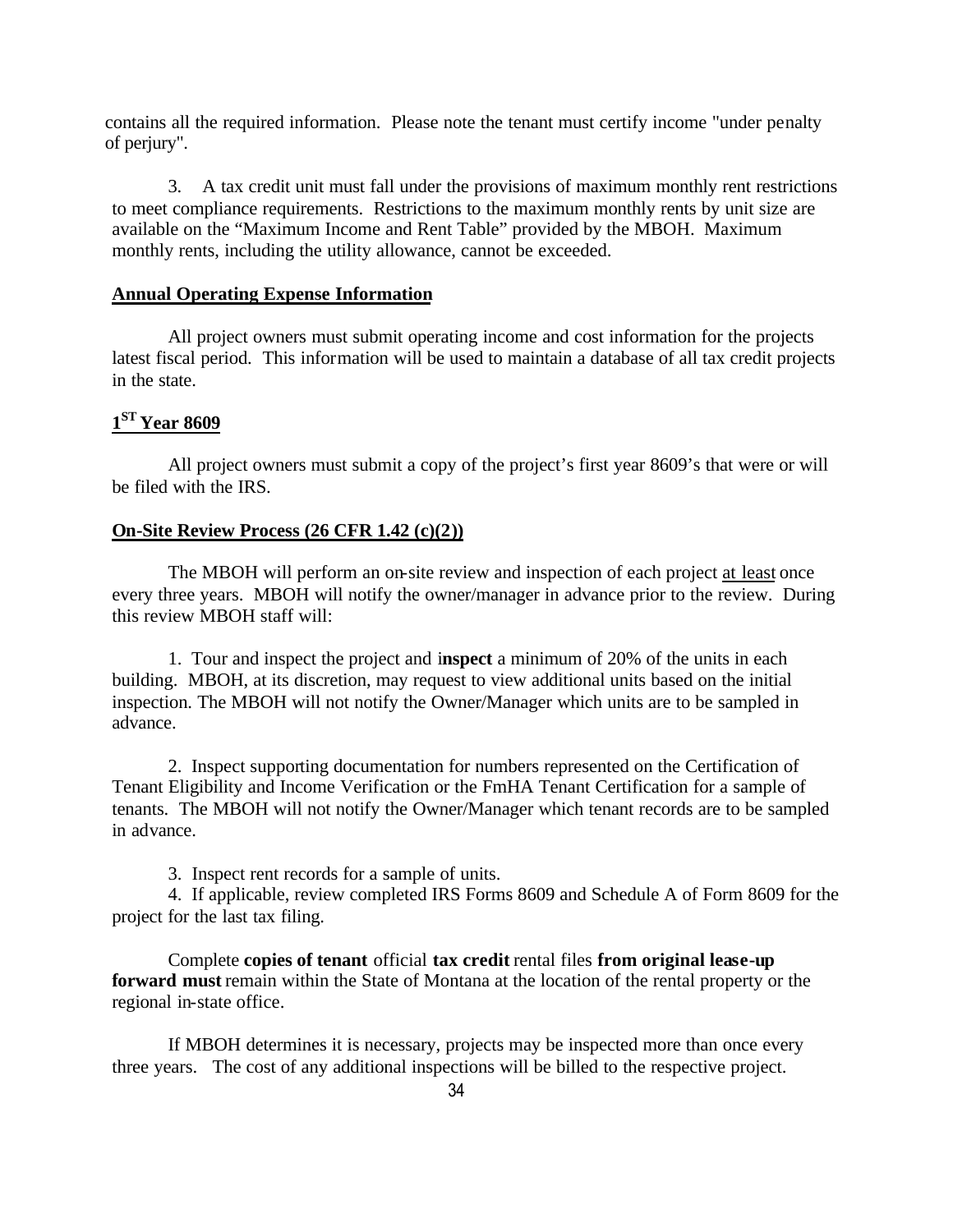Under the inspection provision (26 CFR 1.42 (d)), the MBOH has the authority to perform an on-site inspection of any low-income housing project at least through the end of the compliance period of the buildings in the project. As discussed under "Compliance Term" above, on-site reviews may continue through the extended use period for applicable projects.

If concerns over occupancy restrictions, under Section 42 of the Code or the implementing regulations require the MBOH to undertake additional monitoring (or the MBOH elects to undertake additional monitoring), the MBOH will require the owner to substantiate compliance. The Owner will take any and all actions reasonably necessary to comply. The Owner will pay a reasonable fee to the MBOH for such monitoring activities performed by the MBOH.

# **Records Retention (26 CFR 1.42 (5)(b))**

Federal regulations require the owner of a low income housing project receiving tax credits to retain the following information for each qualified low income building in the project. The information must show for each year in the compliance period:

1. The total number of residential rental units in a building (including the number of bedrooms and the size in square feet of each residential rental unit).

2. The percentage of residential rental units in the building that are low income units.

3. The rent charged on each residential rental unit in the building (including any utility allowances).

4. The number of occupants in each low-income unit if the rent was determined by the number of occupants in each unit (projects receiving credit before the Revenue Reconciliation Act of 1989).

5. The low income unit vacancies in the building and information that shows when, and to whom, the next available units were rented. If a unit is left vacant, or in a mixed use project is rented to a non-qualifying tenant, the owner must maintain documentation showing a diligent attempt was made to rent the unit to a qualifying tenant.

6. The annual income certification of each low income tenant (by unit), including annual certifications for each continuous tenant.

7. Documentation to support each low income tenant's income certification. This must include a copy of a) verification of income from third parties such as employers or state agencies paying unemployment compensation, b) the tenant's federal income tax return, and c) Forms W-2.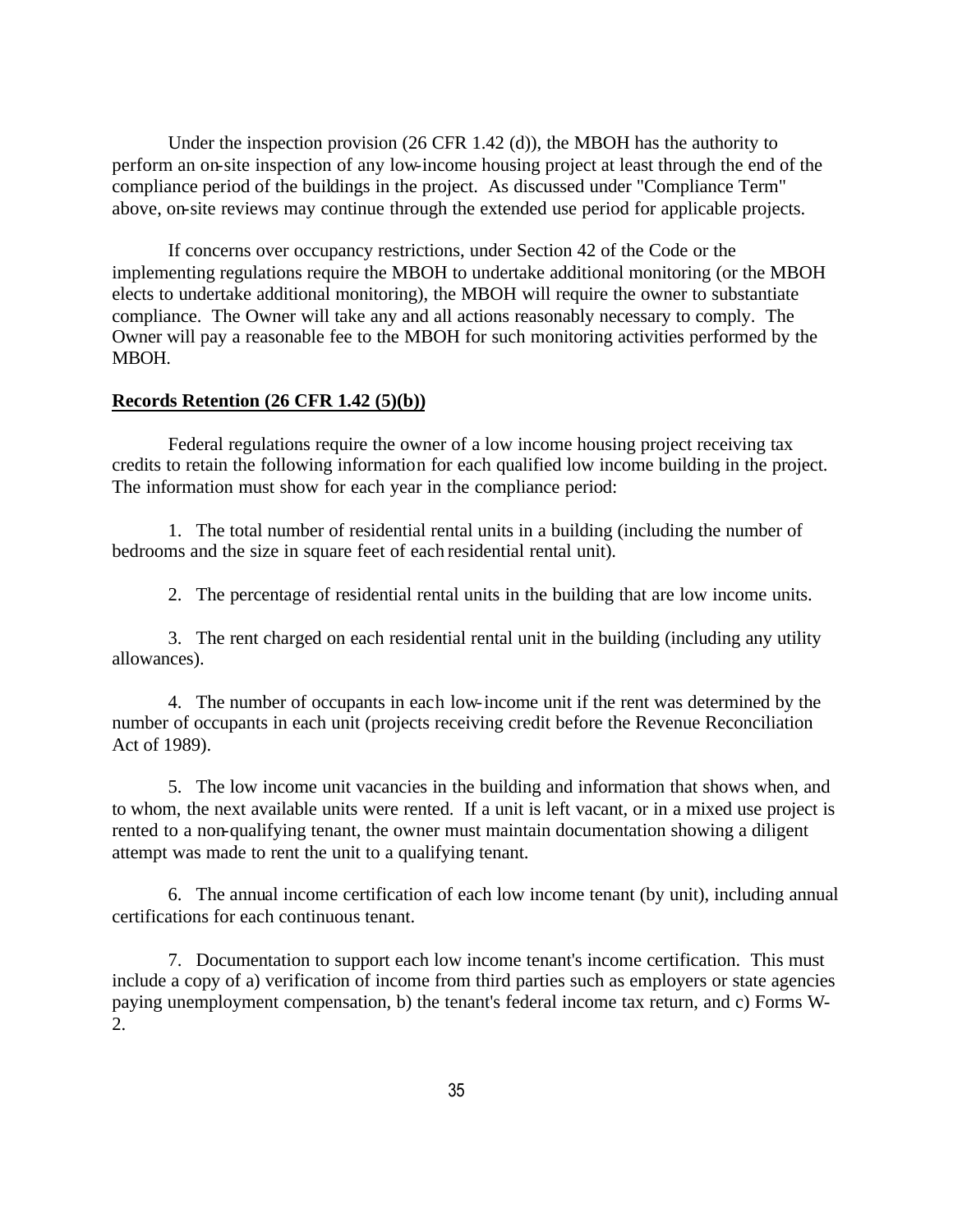8. The eligible basis and qualified basis of the building at the end of the first year of the credit period.

9. The character and use of any non-residential portion of the building included in the eligible basis of the building, if applicable.

Under the record retention provision of the IRS compliance regulations, the owner is required to retain the above mentioned records for at least 6 years after the due date for filing the federal income tax return for that year. Records for the first year of the credit period, however, must be retained for at least 6 years beyond the due date for filing the federal income tax return for the last year of the compliance period. Owner should also retain records relating to the amount of credit claimed for the Low Income Housing Tax Credit, including the Form 8609 and Schedule A of Form 8609.

### **Notice To Owner (26 CFR 1.42 (e)(2))**

Under the notification-of-noncompliance provisions, the MBOH must provide prompt written notice to the owner if MBOH does not receive the certification(s) described in this document, or is not permitted to inspect the tenant income supporting documentation, rent records, or the project. In addition, the MBOH must provide prompt written notice to the owner if MBOH discovers by inspection, review, or in some other manner, that the project is not in compliance with the provisions of Section 42.

### **Correction Period (26 CFR 1.42 (e)(4))**

The owner will be given a correction period of up to 90 days from the date of notice. During this time, the owner must supply any missing certifications and/or bring the project into compliance with the provisions of Section 42. IRS regulations require MBOH to notify the IRS even if the non-compliance is cured so the IRS may determine whether a penalty is necessary. IRS does not intend to have MBOH determine whether penalties will be assessed.

If the project is out of compliance, a penalty may apply to all units in the project. The IRS will determine whether penalties will be assessed for the project. Penalties may include:

1. Recapture of any accelerated portion of the tax credits for prior years.

2. Disallowance of the credit or a portion of the credit for the entire year in which the non-compliance occurs.

3. Assessment of interest for the recapture year and previous years.

# **Notice To IRS (26 CFR 1.42 (e)(3))**

MBOH must file IRS Form 8823 "Low-Income Housing Credit Agencies Report of Noncompliance" with the IRS no later than 45 days after the end of the correction period, and no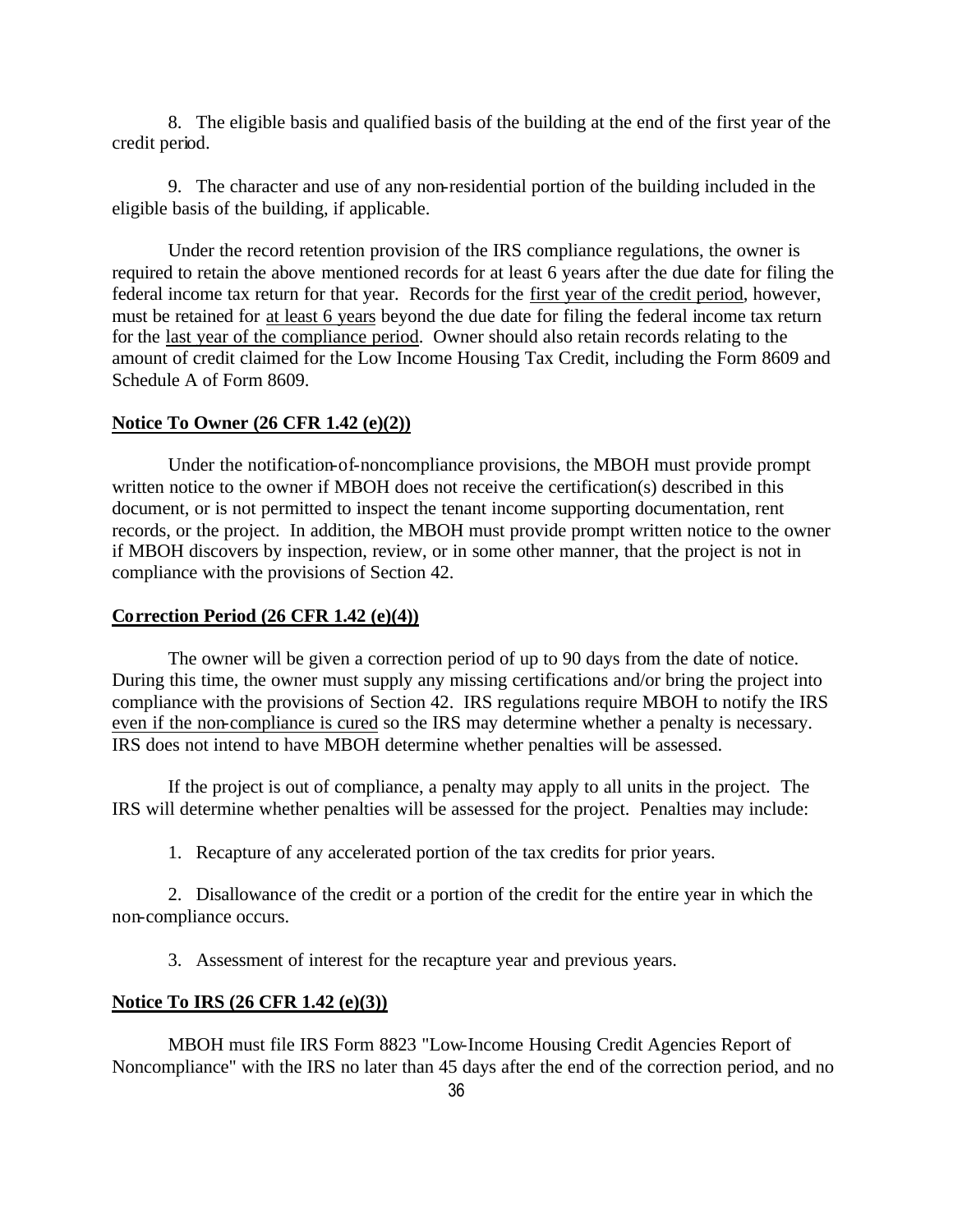earlier than the end of the correction period. Again, MBOH must file this notice whether or not the noncompliance or failure to certify is corrected.

#### **Liability (26 CFR 1.42 (g))**

Compliance with the requirements of Section 42 is the responsibility of the owner of the building for which the credit is allowable. MBOH's obligation to monitor for compliance with the requirements of Section 42 does not make the Agency liable for an owner's noncompliance.

No member, officer, agent, or employee of MBOH shall be personally liable concerning any matters arising out of, or in relation to, the compliance monitoring of a low-income housing project.

### **Allocation Plan Revisions**

This Allocation Plan may be amended at any time after giving public notice, scheduling and holding a public hearing, and with the approval of the MBOH and the Governor.

# **Closing**

The MBOH is charged with allocating no more tax credits to any given development than is required to make that development economically feasible. This decision shall be made solely at the discretion of MBOH, but in no way represents or warrants to any sponsor, investor, lender, or others that the development is feasible or viable.

MBOH's review of documents submitted in connection with this allocation is for its own purposes. In allocation of the tax credits, MBOH makes no representations to the owner or anyone else regarding adherence to the Internal Revenue Code, Treasury regulations, or any other laws or regulations governing Low Income Housing Tax Credits.

No member, officer, agent, or employee of MBOH shall be personally liable concerning any matters arising out of, or in relations to, the allocation of the Low Income Housing Tax Credit.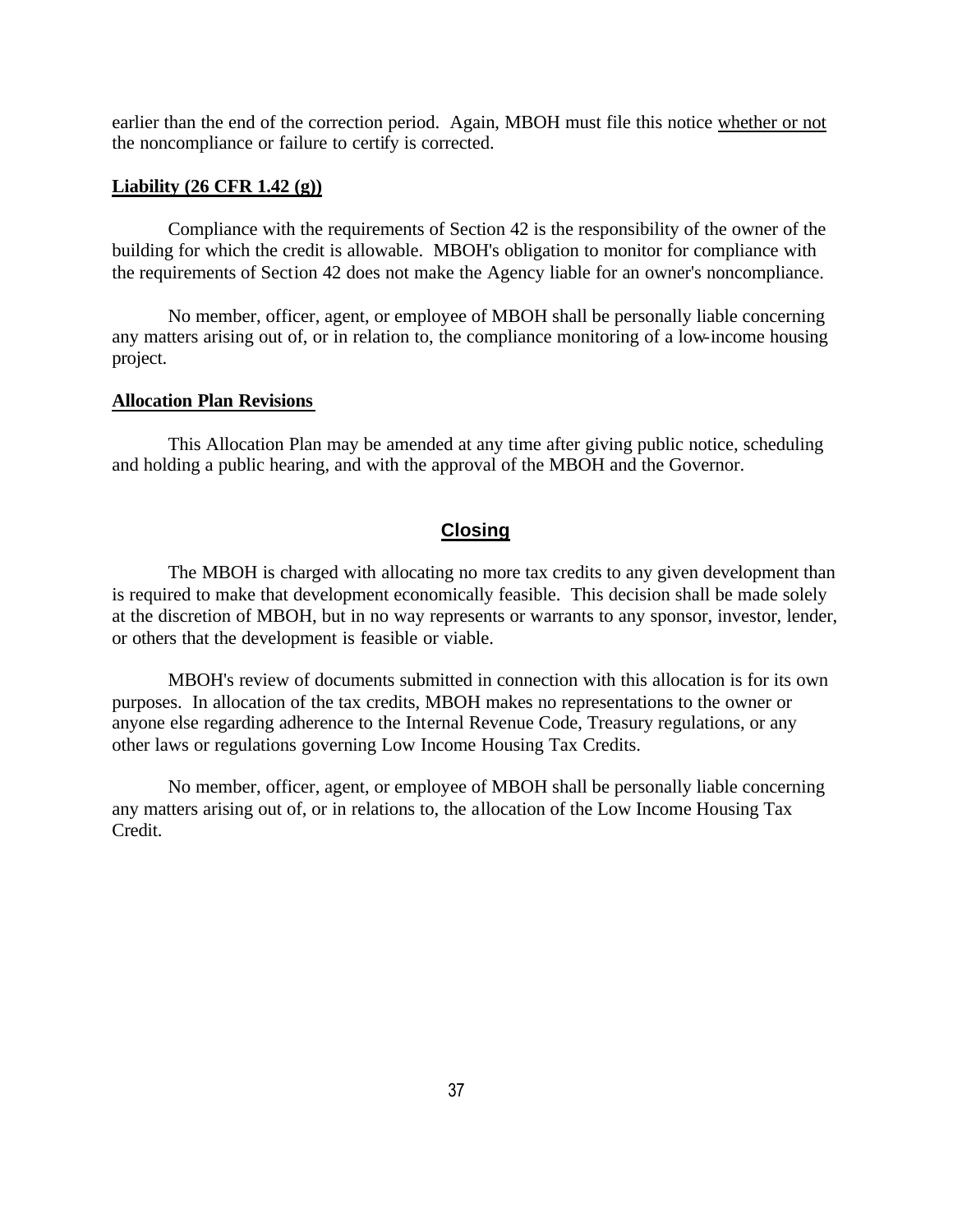# **2004 HIGH COST AREAS (to be updated for 2005) LOW INCOME HOUSING TAX CREDITS**

Section 42(d)(5)(C) of the Internal Revenue Code defines a Qualified Census Tract as any census tract or equivalent geographic area in which at least 50% of households have an income less than 60% of the Area Median Gross Income (AMGI). Section 42 defines a Difficult Development Area as any area designated by the Secretary of HUD as an area that has high construction, land and utility costs relative to the AMGI.

When an area, which can be a county or a specific census tract, is designated as either a Qualified Census Tract or a Difficult to Develop Area, a project proposed for a high cost area is eligible for an increase in eligible basis of up to 130%. This means that a greater amount of tax credits than otherwise available may be approved, if it is determined that the greater amount is needed for financial feasibility of given projects.

# MONTANA BUREAU OF CENSUS DESIGNATED QUALIFIED CENSUS TRACTS

| County/Metropolitan Area         | Tract(s)                  |
|----------------------------------|---------------------------|
| <b>Big Horn County</b>           | 9403.00, 9406.00, 9407.00 |
| <b>Blaine County</b>             | 9401.00, 9402.00          |
| Chouteau County                  | 9401.00                   |
| Daniels County                   | 9402.00, 9403.00          |
| <b>Gallatin County</b>           | 6.00, 9.00, 11.00         |
| <b>Glacier County</b>            | 9401.00, 9402.00, 9403.00 |
| Golden Valley County             | 1.00                      |
| <b>Hill County</b>               | 403.00, 9401.00, 9402.00  |
| Lake County                      | 9405.00                   |
| Lewis and Clark County           | 9.00                      |
| <b>Lincoln County</b>            | 5.00                      |
| Missoula MSA, Missoula County    | 2.01, 3.00, 5.00, 7.00    |
| <b>Phillips County</b>           | 9402.00                   |
| Pondera County                   | 9403.00                   |
| Ravalli County                   | 8.00                      |
| <b>Roosevelt County</b>          | 9401.00, 9402.00, 9404.00 |
| <b>Rosebud County</b>            | 9404.00                   |
| <b>Sanders County</b>            | 9401.00                   |
| <b>Sheridan County</b>           | 9402.00                   |
| <b>Silver Bow County</b>         | 1.00                      |
| Great Falls MSA, Cascade County  | 5.00, 6.00, 7.00, 8.00    |
| Billings MSA, Yellowstone County | 2.00, 3.00                |
| <b>Valley County</b>             | 9405.00                   |

# MONTANA HUD DESIGNATED DIFFICULT TO DEVELOP AREAS

Beaverhead County Big Horn County Blaine County Broadwater County